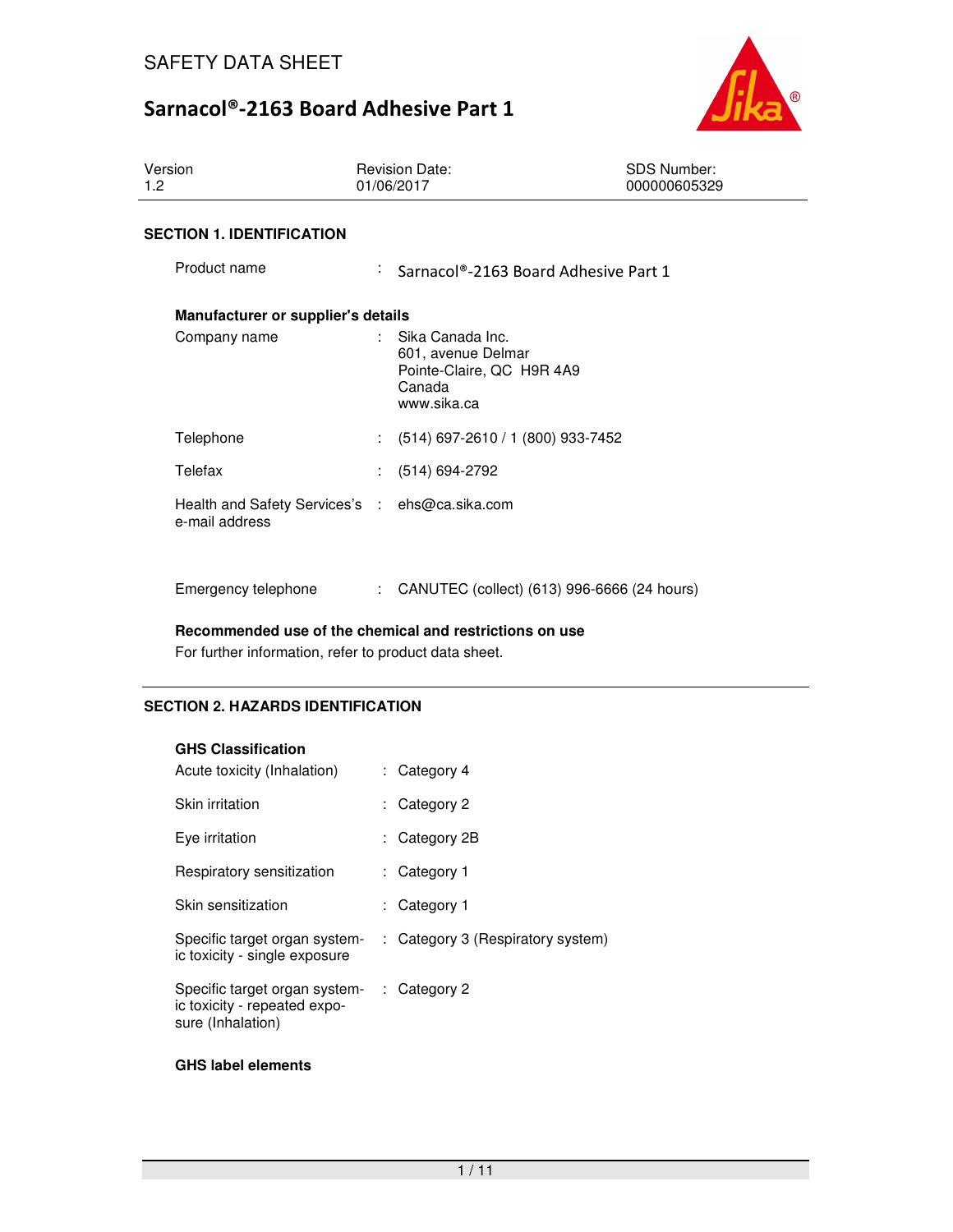

| Version<br>1.2                  | <b>Revision Date:</b><br>01/06/2017                                                                                                                                                                                                                                                                          | <b>SDS Number:</b><br>000000605329                                                                                                                                                                                                                                                                                                                                                                                                                                                                                                                                                                                                                                                                                                                                                                                                                                                                                                                                                                                 |
|---------------------------------|--------------------------------------------------------------------------------------------------------------------------------------------------------------------------------------------------------------------------------------------------------------------------------------------------------------|--------------------------------------------------------------------------------------------------------------------------------------------------------------------------------------------------------------------------------------------------------------------------------------------------------------------------------------------------------------------------------------------------------------------------------------------------------------------------------------------------------------------------------------------------------------------------------------------------------------------------------------------------------------------------------------------------------------------------------------------------------------------------------------------------------------------------------------------------------------------------------------------------------------------------------------------------------------------------------------------------------------------|
| Hazard pictograms               |                                                                                                                                                                                                                                                                                                              |                                                                                                                                                                                                                                                                                                                                                                                                                                                                                                                                                                                                                                                                                                                                                                                                                                                                                                                                                                                                                    |
| Signal Word                     | Danger                                                                                                                                                                                                                                                                                                       |                                                                                                                                                                                                                                                                                                                                                                                                                                                                                                                                                                                                                                                                                                                                                                                                                                                                                                                                                                                                                    |
| <b>Hazard Statements</b>        | H332 Harmful if inhaled.<br>culties if inhaled.<br>peated exposure if inhaled.                                                                                                                                                                                                                               | $\therefore$ H315 + H320 Causes skin and eye irritation.<br>H317 May cause an allergic skin reaction.<br>H334 May cause allergy or asthma symptoms or breathing diffi-<br>H335 May cause respiratory irritation.<br>H373 May cause damage to organs through prolonged or re-                                                                                                                                                                                                                                                                                                                                                                                                                                                                                                                                                                                                                                                                                                                                       |
| <b>Precautionary Statements</b> | : Prevention:<br>the workplace.<br>P280 Wear protective gloves.<br>tion.<br><b>Response:</b><br>CENTER/doctor if you feel unwell.<br>to do. Continue rinsing.<br>attention.<br>tion.<br>POISON CENTER/doctor.<br>reuse.<br>Storage:<br>tightly closed.<br>P405 Store locked up.<br>Disposal:<br>posal plant. | P260 Do not breathe dust/ fume/ gas/ mist/ vapors/ spray.<br>P264 Wash skin thoroughly after handling.<br>P271 Use only outdoors or in a well-ventilated area.<br>P272 Contaminated work clothing must not be allowed out of<br>P284 In case of inadequate ventilation wear respiratory protec-<br>P302 + P352 IF ON SKIN: Wash with plenty of water.<br>P304 + P340 + P312 IF INHALED: Remove person to fresh air<br>and keep comfortable for breathing. Call a POISON<br>P305 + P351 + P338 IF IN EYES: Rinse cautiously with water<br>for several minutes. Remove contact lenses, if present and easy<br>P333 + P313 If skin irritation or rash occurs: Get medical advice/<br>P337 + P313 If eye irritation persists: Get medical advice/ atten-<br>P342 + P311 If experiencing respiratory symptoms: Call a<br>P362 + P364 Take off contaminated clothing and wash it before<br>P403 + P233 Store in a well-ventilated place. Keep container<br>P501 Dispose of contents/ container to an approved waste dis- |

### **Other hazards**

None known.

**Supplemental information**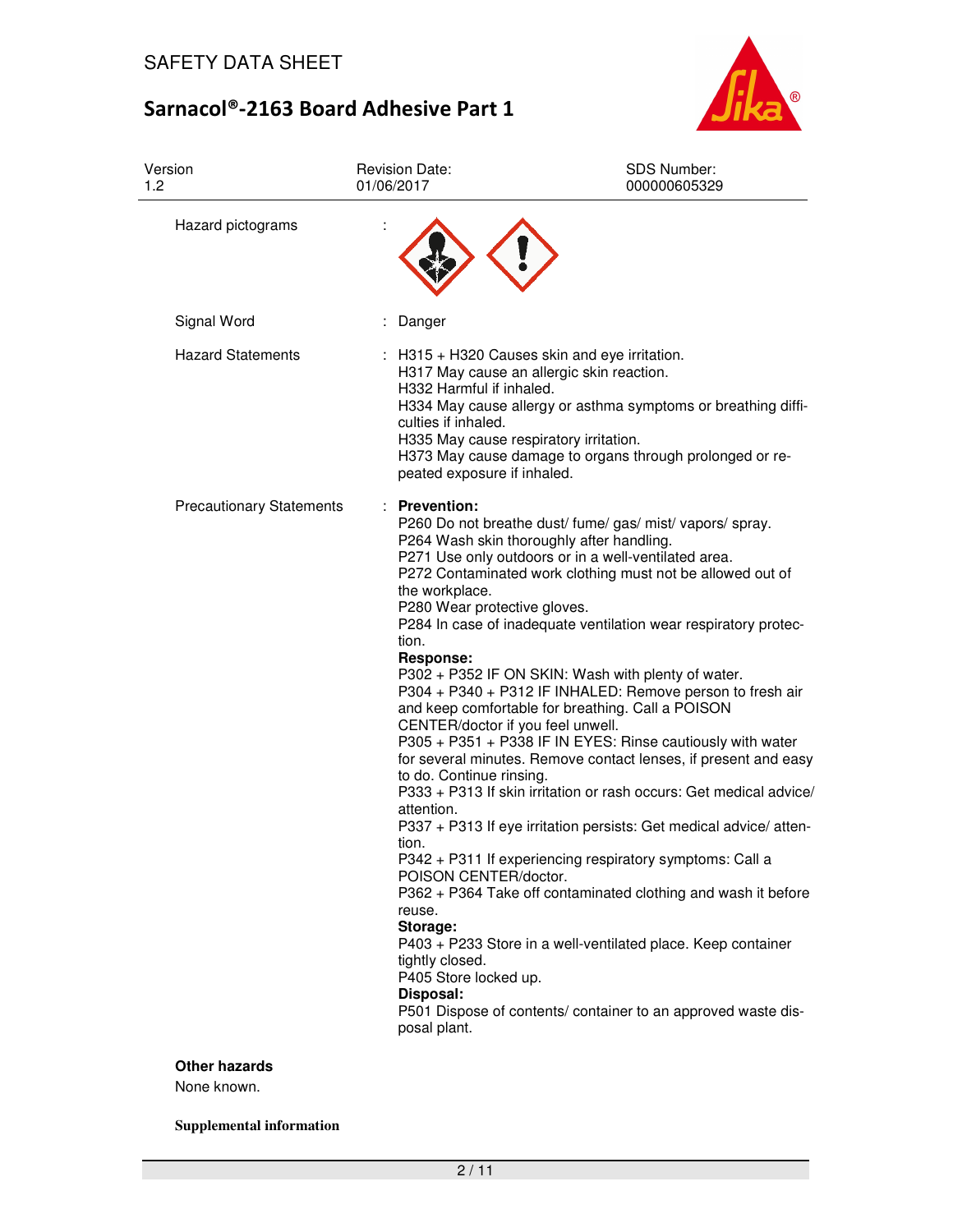

| Version | <b>Revision Date:</b> | SDS Number:  |
|---------|-----------------------|--------------|
| 1.2     | 01/06/2017            | 000000605329 |

If product is in liquid or paste form, physical or health hazards listed related to dust are not considered significant. However, product may contain substances that could be potential hazards if caused to become airborne due to grinding, sanding or other abrasive processes.

## **SECTION 3. COMPOSITION/INFORMATION ON INGREDIENTS**

### **Hazardous ingredients**

| Chemical name                             | CAS-No.        | Concentration (% w/w) |
|-------------------------------------------|----------------|-----------------------|
| Diphenylmethanediisocyanate, isomeres and | 9016-87-9      | $>= 40 - 50$          |
| homologues                                |                |                       |
| 4.4'-methylenediphenyl diisocyanate       | $101 - 68 - 8$ | $>= 40 - 50$          |
| methylenediphenyl diisocyanate            | 26447-40-5     | $>= 5 - < 10$         |

## **SECTION 4. FIRST AID MEASURES**

| General advice                                                    | : Move out of dangerous area.<br>Consult a physician.<br>Show this material safety data sheet to the doctor in attend-<br>ance.                                                                                                                                                                                                                                                                                                                   |
|-------------------------------------------------------------------|---------------------------------------------------------------------------------------------------------------------------------------------------------------------------------------------------------------------------------------------------------------------------------------------------------------------------------------------------------------------------------------------------------------------------------------------------|
| If inhaled                                                        | : Move to fresh air.<br>Consult a physician after significant exposure.                                                                                                                                                                                                                                                                                                                                                                           |
| In case of skin contact                                           | : Take off contaminated clothing and shoes immediately.<br>Wash off with soap and plenty of water.<br>If symptoms persist, call a physician.                                                                                                                                                                                                                                                                                                      |
| In case of eye contact                                            | : Remove contact lenses.<br>Keep eye wide open while rinsing.<br>If eye irritation persists, consult a specialist.                                                                                                                                                                                                                                                                                                                                |
| If swallowed                                                      | : Clean mouth with water and drink afterwards plenty of water.<br>Do not induce vomiting without medical advice.<br>Do not give milk or alcoholic beverages.<br>Never give anything by mouth to an unconscious person.<br>Obtain medical attention.                                                                                                                                                                                               |
| Most important symptoms<br>and effects, both acute and<br>delayed | : irritant effects<br>sensitizing effects<br>Asthmatic appearance<br>Cough<br>Respiratory disorder<br>Allergic reactions<br>Headache<br>See Section 11 for more detailed information on health effects<br>and symptoms.<br>Causes skin and eye irritation.<br>May cause an allergic skin reaction.<br>Harmful if inhaled.<br>May cause allergy or asthma symptoms or breathing difficul-<br>ties if inhaled.<br>May cause respiratory irritation. |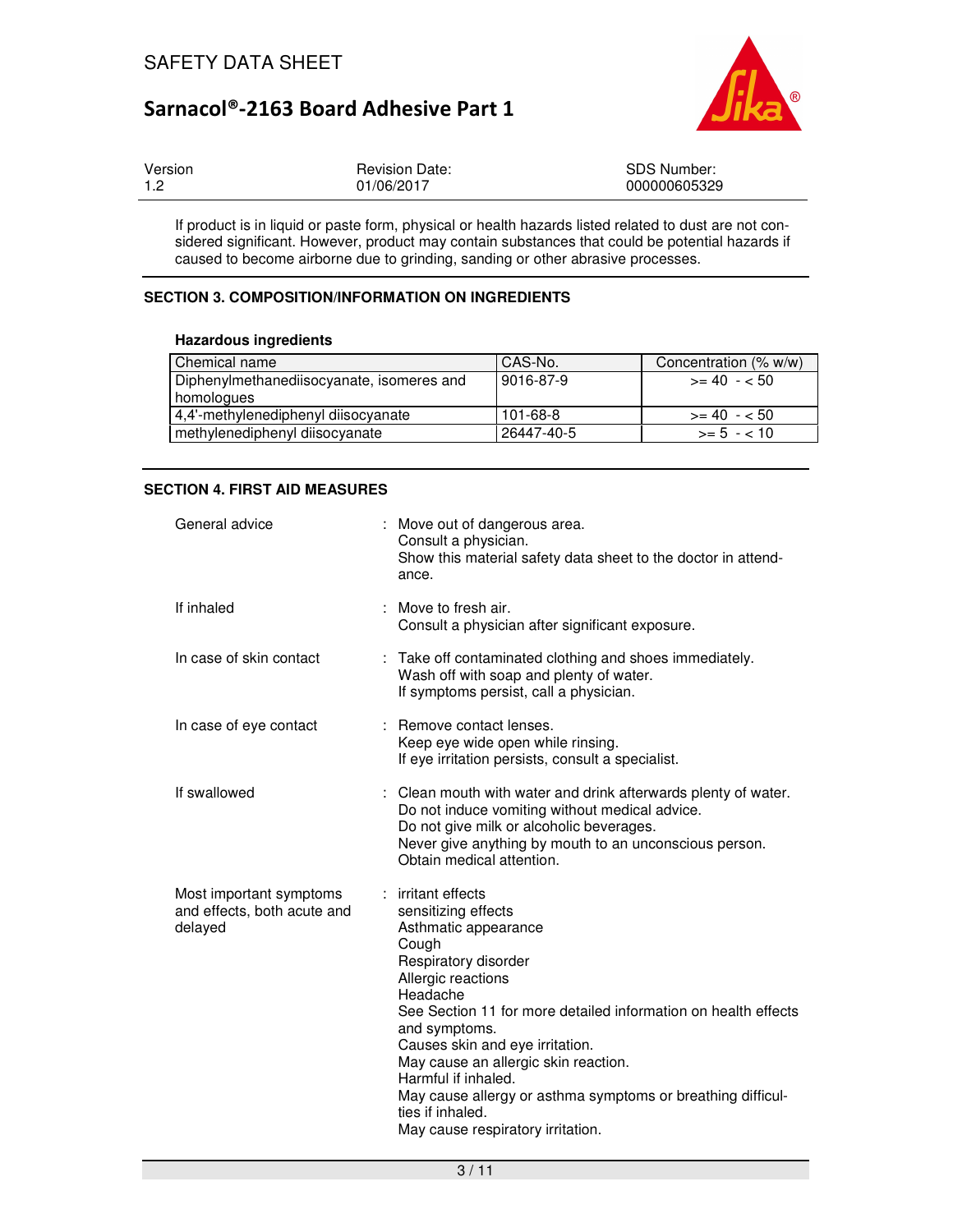

| Version<br>1.2                                    | <b>Revision Date:</b><br>01/06/2017 | <b>SDS Number:</b><br>000000605329                                                                                                                                                       |
|---------------------------------------------------|-------------------------------------|------------------------------------------------------------------------------------------------------------------------------------------------------------------------------------------|
|                                                   | exposure if inhaled.                | May cause damage to organs through prolonged or repeated                                                                                                                                 |
| Notes to physician                                | : Treat symptomatically.            |                                                                                                                                                                                          |
| <b>SECTION 5. FIRE-FIGHTING MEASURES</b>          |                                     |                                                                                                                                                                                          |
| Suitable extinguishing media                      |                                     | : Use extinguishing measures that are appropriate to local cir-<br>cumstances and the surrounding environment.                                                                           |
| Further information                               | must not be discharged into drains. | : Collect contaminated fire extinguishing water separately. This<br>Fire residues and contaminated fire extinguishing water must<br>be disposed of in accordance with local regulations. |
| Special protective equipment<br>for fire-fighters |                                     | : In the event of fire, wear self-contained breathing apparatus.                                                                                                                         |

### **SECTION 6. ACCIDENTAL RELEASE MEASURES**

| Personal precautions, protec-<br>tive equipment and emer-<br>gency procedures | : Use personal protective equipment.<br>Deny access to unprotected persons.                                                                                                                                                                     |
|-------------------------------------------------------------------------------|-------------------------------------------------------------------------------------------------------------------------------------------------------------------------------------------------------------------------------------------------|
| Environmental precautions                                                     | : Do not flush into surface water or sanitary sewer system.<br>If the product contaminates rivers and lakes or drains inform<br>respective authorities.<br>Local authorities should be advised if significant spillages<br>cannot be contained. |
| Methods and materials for<br>containment and cleaning up                      | : Soak up with inert absorbent material (e.g. sand, silica gel,<br>acid binder, universal binder, sawdust).<br>Keep in suitable, closed containers for disposal.                                                                                |

## **SECTION 7. HANDLING AND STORAGE**

| Advice on protection against<br>fire and explosion | : Normal measures for preventive fire protection.                                                                                                                                                                                                                                                                                                                                                                                                                                                                                                                       |
|----------------------------------------------------|-------------------------------------------------------------------------------------------------------------------------------------------------------------------------------------------------------------------------------------------------------------------------------------------------------------------------------------------------------------------------------------------------------------------------------------------------------------------------------------------------------------------------------------------------------------------------|
| Advice on safe handling                            | : Avoid formation of aerosol.<br>Avoid exceeding the given occupational exposure limits (see<br>section 8).<br>Do not get in eyes, on skin, or on clothing.<br>For personal protection see section 8.<br>Persons with a history of skin sensitization problems or asth-<br>ma, allergies, chronic or recurrent respiratory disease should<br>not be employed in any process in which this mixture is being<br>used.<br>Smoking, eating and drinking should be prohibited in the ap-<br>plication area.<br>Provide sufficient air exchange and/or exhaust in work rooms. |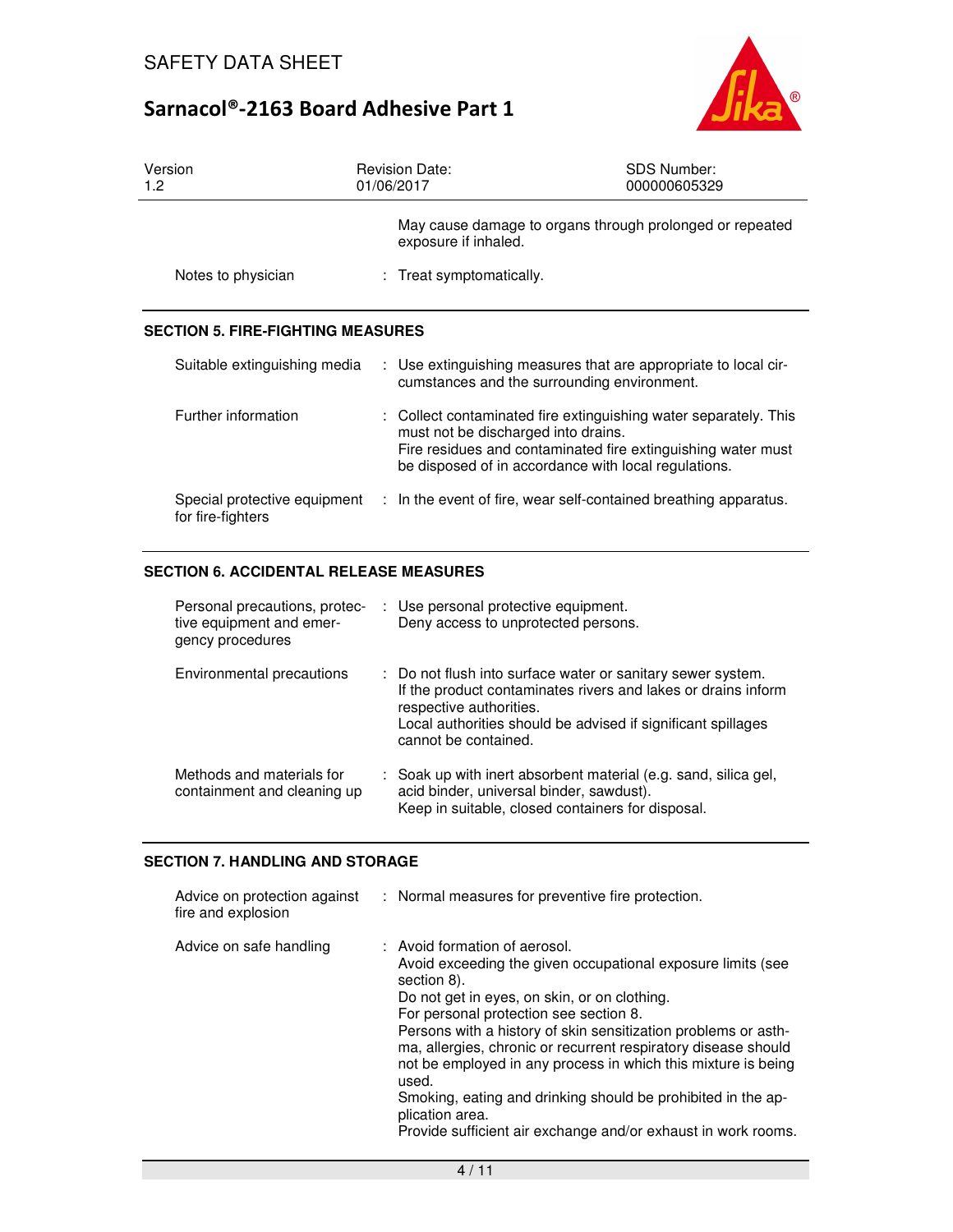

| Version<br>1.2              | <b>Revision Date:</b><br>01/06/2017                                                                                                                                                                                                               | <b>SDS Number:</b><br>000000605329 |
|-----------------------------|---------------------------------------------------------------------------------------------------------------------------------------------------------------------------------------------------------------------------------------------------|------------------------------------|
|                             | Follow standard hygiene measures when handling chemical<br>products.                                                                                                                                                                              |                                    |
| Conditions for safe storage | : Store in original container.<br>Keep in a well-ventilated place.<br>Containers which are opened must be carefully resealed and<br>kept upright to prevent leakage.<br>Observe label precautions.<br>Store in accordance with local regulations. |                                    |

## **SECTION 8. EXPOSURE CONTROLS/PERSONAL PROTECTION**

| Ingredients                                             | CAS-No.    | Value type<br>(Form of<br>exposure) | Control parame-<br>ters / Permissible<br>concentration | <b>Basis</b> |
|---------------------------------------------------------|------------|-------------------------------------|--------------------------------------------------------|--------------|
| Diphenylmethanediisocyanate,<br>isomeres and homologues | 9016-87-9  | <b>TWA</b>                          | $0.005$ ppm<br>$0.07$ mg/m3                            | CA AB OEL    |
|                                                         |            | <b>TWA</b>                          | $0.005$ ppm                                            | CA BC OEL    |
|                                                         |            | C                                   | $0.01$ ppm                                             | CA BC OEL    |
| 4,4'-methylenediphenyl diiso-<br>cyanate                | 101-68-8   | <b>TWA</b>                          | 0.005 ppm<br>$0.05$ mg/m3                              | CA AB OEL    |
|                                                         |            | <b>TWA</b>                          | $0.005$ ppm                                            | CA BC OEL    |
|                                                         |            | C                                   | $0.01$ ppm                                             | CA BC OEL    |
|                                                         |            | <b>TWAEV</b>                        | $0.005$ ppm<br>$0.051$ mg/m3                           | CA QC OEL    |
|                                                         |            | <b>TWA</b>                          | $0.005$ ppm                                            | CA ON OEL    |
|                                                         |            | C                                   | $0.02$ ppm                                             | CA ON OEL    |
|                                                         |            | TWA                                 | $0.005$ ppm                                            | <b>ACGIH</b> |
| methylenediphenyl diisocya-<br>nate                     | 26447-40-5 | TWA                                 | 0.005 ppm                                              | CA ON OEL    |
|                                                         |            | C                                   | $0.02$ ppm                                             | CA ON OEL    |
|                                                         |            | <b>TWA</b>                          | $0.005$ ppm                                            | CA BC OEL    |
|                                                         |            | C                                   | $0.01$ ppm                                             | CA BC OEL    |

### **Ingredients with workplace control parameters**

**Engineering measures** : Use of adequate ventilation should be sufficient to control worker exposure to airborne contaminants. If the use of this product generates dust, fumes, gas, vapor or mist, use process enclosures, local exhaust ventilation or other engineering controls to keep worker exposure below any recommended or statutory limits.

### **Personal protective equipment**

| Respiratory protection | : Use a properly fitted NIOSH approved air-purifying or air-fed<br>respirator complying with an approved standard if a risk as-<br>sessment indicates this is necessary.                                     |
|------------------------|--------------------------------------------------------------------------------------------------------------------------------------------------------------------------------------------------------------|
|                        | The filter class for the respirator must be suitable for the max-<br>imum expected contaminant concentration<br>المتمط المتمامات والمتامين والمتمسط والملط المتحامل بملاسم والمتمسم واستمسم المتمري والمستنب |

(gas/vapor/aerosol/particulates) that may arise when handling the product. If this concentration is exceeded, self-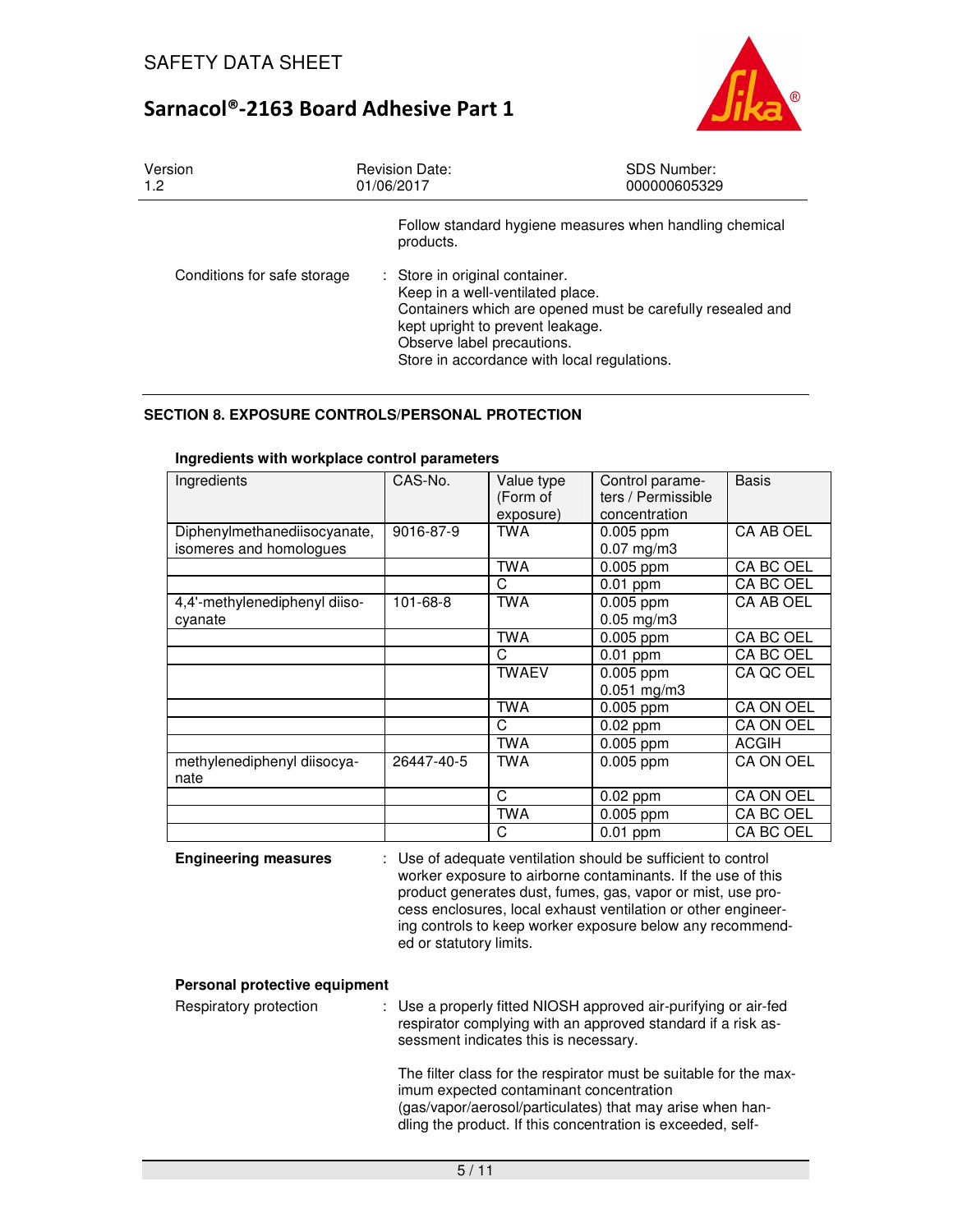

| Version<br>1.2           | <b>Revision Date:</b><br>01/06/2017                                                                                               | <b>SDS Number:</b><br>000000605329                                                                                                                                                        |
|--------------------------|-----------------------------------------------------------------------------------------------------------------------------------|-------------------------------------------------------------------------------------------------------------------------------------------------------------------------------------------|
|                          | contained breathing apparatus must be used.                                                                                       |                                                                                                                                                                                           |
| Hand protection          |                                                                                                                                   |                                                                                                                                                                                           |
| <b>Remarks</b>           | essary.                                                                                                                           | : Chemical-resistant, impervious gloves complying with an<br>approved standard should be worn at all times when handling<br>chemical products if a risk assessment indicates this is nec- |
| Eye protection           |                                                                                                                                   | : Safety eyewear complying with an approved standard should<br>be used when a risk assessment indicates this is necessary.                                                                |
| Skin and body protection | cific work-place.                                                                                                                 | : Choose body protection in relation to its type, to the concen-<br>tration and amount of dangerous substances, and to the spe-                                                           |
| Hygiene measures         | : Avoid contact with skin, eyes and clothing.<br>the product.<br>before entering eating areas.<br>Wash thoroughly after handling. | Wash hands before breaks and immediately after handling<br>Remove contaminated clothing and protective equipment                                                                          |

## **SECTION 9. PHYSICAL AND CHEMICAL PROPERTIES**

| Appearance                              | ÷.             | liquid                                   |
|-----------------------------------------|----------------|------------------------------------------|
| Color                                   |                | : off-white, amber                       |
| Odor                                    |                | : very faint                             |
| Odor Threshold                          |                | : No data available                      |
| рH                                      |                | : Not applicable                         |
| Melting point/range / Freezing<br>point |                | : No data available                      |
| Boiling point/boiling range             |                | : No data available                      |
| Flash point                             |                | : > 176 ℃ (349 °F)<br>Method: closed cup |
| Evaporation rate                        |                | : No data available                      |
| Flammability (solid, gas)               |                | No data available                        |
| Upper explosion limit                   |                | : 6.7 %(V)                               |
| Lower explosion limit                   |                | : $0.9\%$ (V)                            |
| Vapor pressure                          | $\mathbb{R}^n$ | $\left( \right)$                         |
|                                         |                | 0.01 hpa (0.01 mmHg)                     |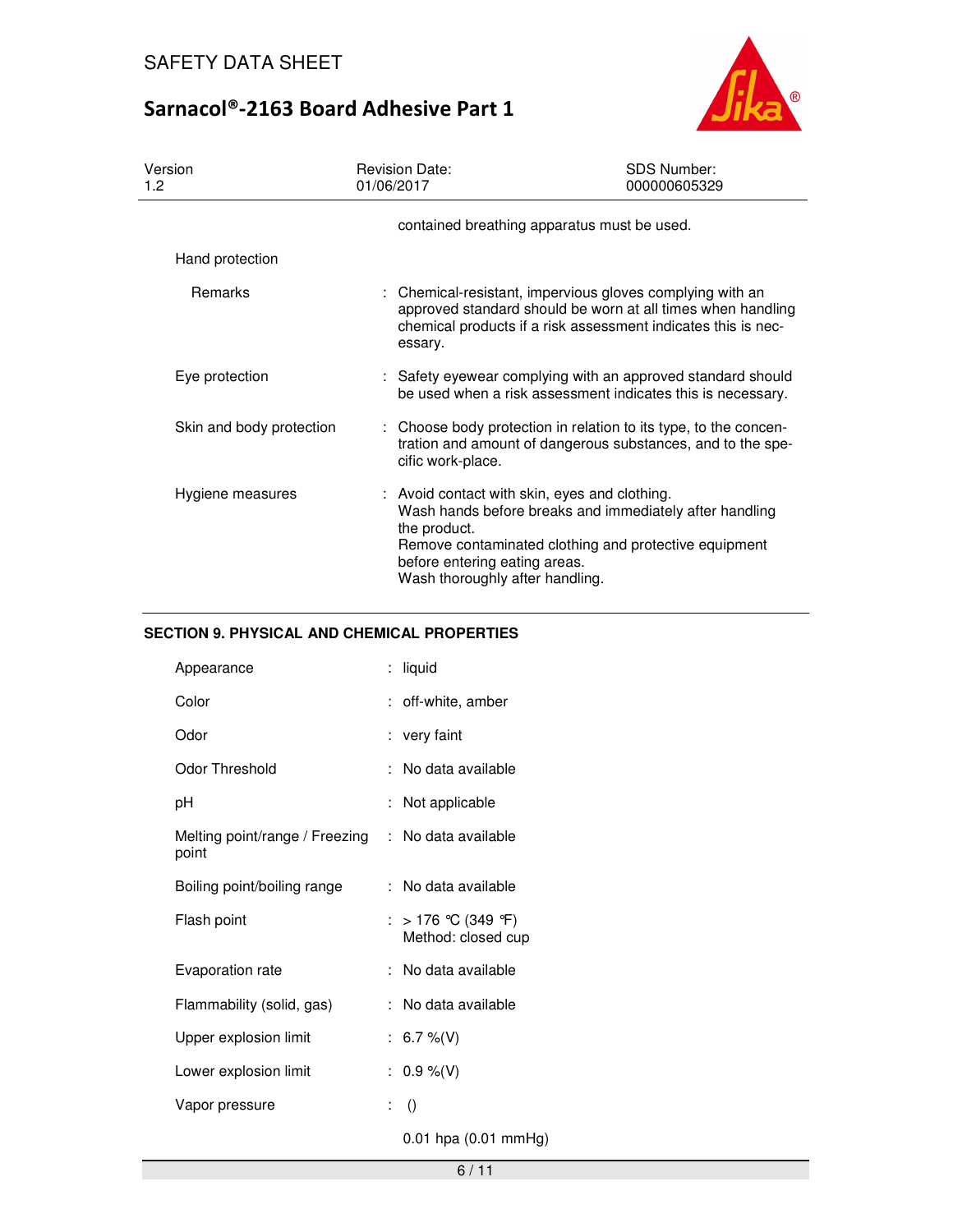

| Version<br>1.2                             | <b>Revision Date:</b><br>01/06/2017 | <b>SDS Number:</b><br>000000605329 |
|--------------------------------------------|-------------------------------------|------------------------------------|
|                                            |                                     |                                    |
| Relative vapor density                     | : No data available                 |                                    |
| Density                                    | : ca. $1.12$ g/cm3                  |                                    |
| Solubility(ies)<br>Water solubility        | : immiscible                        |                                    |
| Partition coefficient: n-<br>octanol/water | : No data available                 |                                    |
| Autoignition temperature                   | : 400 °C (752 °F)                   |                                    |
| Decomposition temperature                  | : No data available                 |                                    |
| Viscosity<br>Viscosity, dynamic            | : No data available                 |                                    |
| Viscosity, kinematic                       | : ca. > 20.5 mm2/s (40 °C)          |                                    |
| <b>Explosive properties</b>                | : No data available                 |                                    |
| Molecular weight                           | : No data available                 |                                    |

## **SECTION 10. STABILITY AND REACTIVITY**

| Reactivity                              | : No dangerous reaction known under conditions of normal use.                                  |
|-----------------------------------------|------------------------------------------------------------------------------------------------|
| Chemical stability                      | : The product is chemically stable.                                                            |
|                                         | The product is chemically stable.                                                              |
| Possibility of hazardous reac-<br>tions | : Stable under recommended storage conditions.<br>Stable under recommended storage conditions. |
| Conditions to avoid                     | : No data available                                                                            |
|                                         | No data available                                                                              |
| Incompatible materials                  | : No data available                                                                            |
|                                         | No data available                                                                              |

No decomposition if stored and applied as directed.

## **SECTION 11. TOXICOLOGICAL INFORMATION**

## **Acute toxicity**

Harmful if inhaled.

**Product:**

Acute inhalation toxicity : Acute toxicity estimate: 1.74 mg/l

7 / 11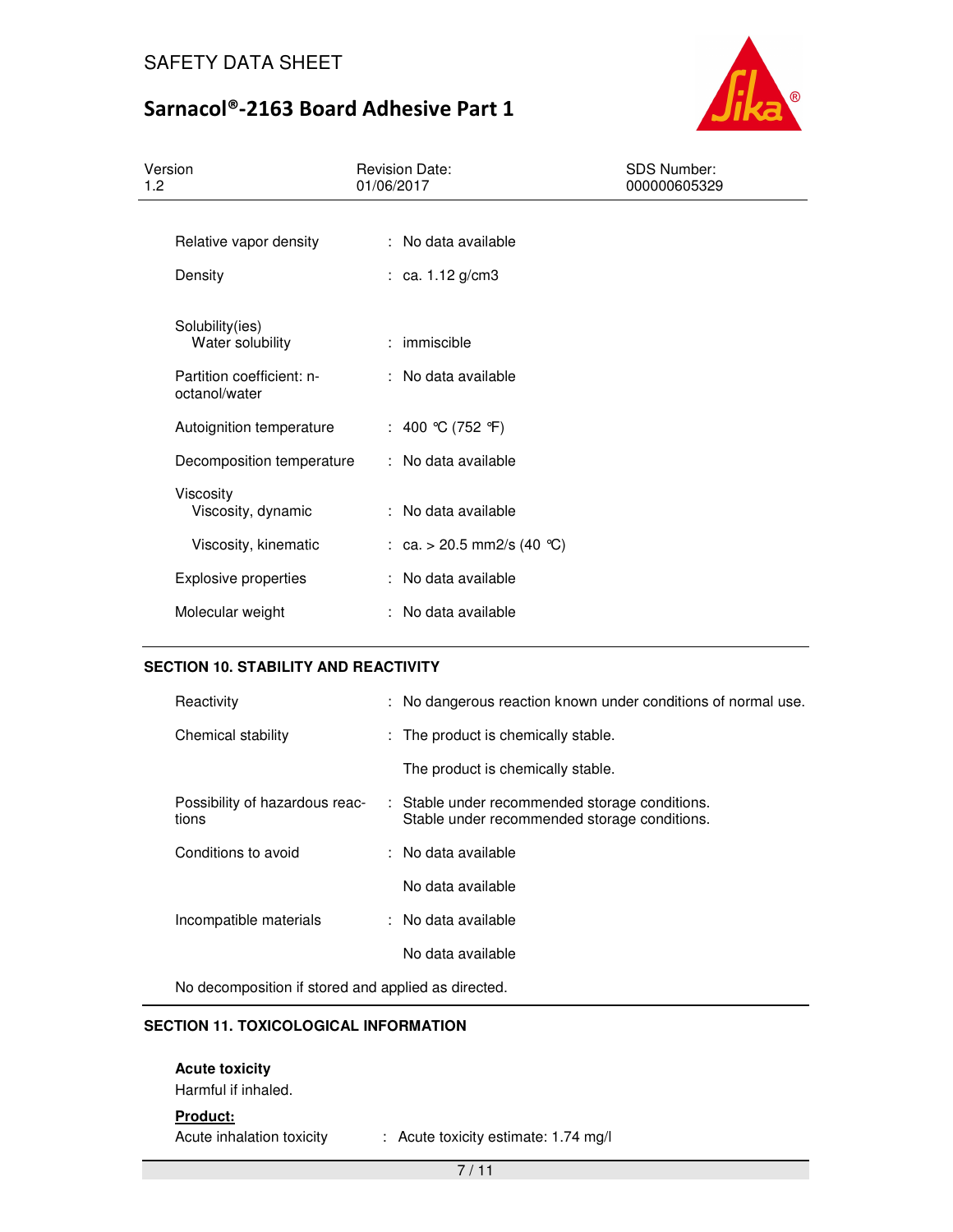

| Version<br>1.2            | <b>Revision Date:</b><br>01/06/2017                                                                                                  | <b>SDS Number:</b><br>000000605329 |
|---------------------------|--------------------------------------------------------------------------------------------------------------------------------------|------------------------------------|
|                           | Exposure time: 4 h<br>Test atmosphere: dust/mist<br>Method: Calculation method                                                       |                                    |
| Ingredients:              |                                                                                                                                      |                                    |
| Acute oral toxicity       | Diphenylmethanediisocyanate, isomeres and homologues:<br>: LD50 Oral (Rat): $> 10,000$ mg/kg                                         |                                    |
| Acute inhalation toxicity | $\therefore$ Acute toxicity estimate: 1.5 mg/l<br>Exposure time: 4 h<br>Test atmosphere: dust/mist<br>Method: Expert judgment        |                                    |
| Acute dermal toxicity     | : LD50 Dermal (Rabbit): $> 9,400$ mg/kg                                                                                              |                                    |
| Acute inhalation toxicity | 4,4'-methylenediphenyl diisocyanate:<br>: Acute toxicity estimate: 1.5 mg/l<br>Test atmosphere: dust/mist<br>Method: Expert judgment |                                    |

### **Skin corrosion/irritation**

Causes skin irritation.

#### **Serious eye damage/eye irritation**

Causes eye irritation.

#### **Respiratory or skin sensitization**

Skin sensitization: May cause an allergic skin reaction. Respiratory sensitization: May cause allergy or asthma symptoms or breathing difficulties if inhaled.

#### **Germ cell mutagenicity**

Not classified based on available information.

#### **Carcinogenicity**

Not classified based on available information. **IARC** Not applicable

**NTP** Not applicable

## **Reproductive toxicity**

Not classified based on available information.

### **STOT-single exposure**

May cause respiratory irritation.

#### **STOT-repeated exposure**

May cause damage to organs through prolonged or repeated exposure if inhaled.

#### **Aspiration toxicity**

Not classified based on available information.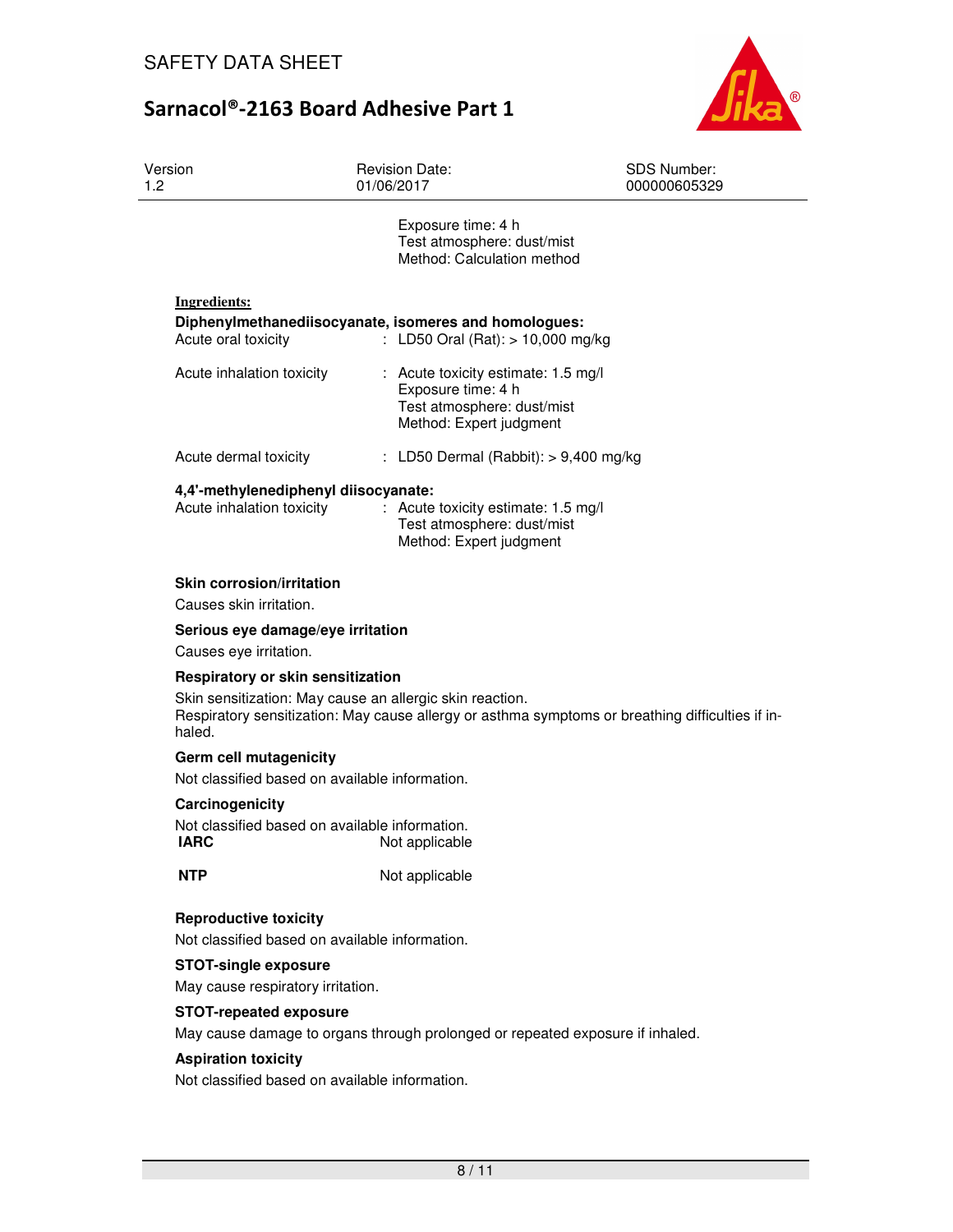

| Version | <b>Revision Date:</b> | <b>SDS Number:</b> |
|---------|-----------------------|--------------------|
| 19      | 01/06/2017            | 000000605329       |
|         |                       |                    |

### **SECTION 12. ECOLOGICAL INFORMATION**

| <b>Ecotoxicity</b><br>No data available                   |                                                                                                                                                                                                      |
|-----------------------------------------------------------|------------------------------------------------------------------------------------------------------------------------------------------------------------------------------------------------------|
| Persistence and degradability<br>No data available        |                                                                                                                                                                                                      |
| <b>Bioaccumulative potential</b><br>No data available     |                                                                                                                                                                                                      |
| <b>Mobility in soil</b><br>No data available              |                                                                                                                                                                                                      |
| Other adverse effects                                     |                                                                                                                                                                                                      |
| <b>Product:</b><br>Additional ecological infor-<br>mation | : Do not empty into drains; dispose of this material and its con-<br>tainer in a safe way.<br>Avoid dispersal of spilled material and runoff and contact with<br>soil, waterways, drains and sewers. |

## **SECTION 13. DISPOSAL CONSIDERATIONS**

| <b>Disposal methods</b> |  |
|-------------------------|--|
|-------------------------|--|

| Waste from residues    | : Disposal of this product, solutions and any by-products should<br>at all times comply with the requirements of environmental<br>protection and waste disposal legislation and any regional<br>local authority requirements. |
|------------------------|-------------------------------------------------------------------------------------------------------------------------------------------------------------------------------------------------------------------------------|
| Contaminated packaging | : Empty containers should be taken to an approved waste han-<br>dling site for recycling or disposal.                                                                                                                         |

### **SECTION 14. TRANSPORT INFORMATION**

**Domestic regulation TDG (road/train)** Not dangerous goods

**International Regulations IATA-DGR** Not dangerous goods **IMDG-Code** Not dangerous goods

# **Transport in bulk according to Annex II of MARPOL 73/78 and the IBC Code**

Not applicable for product as supplied.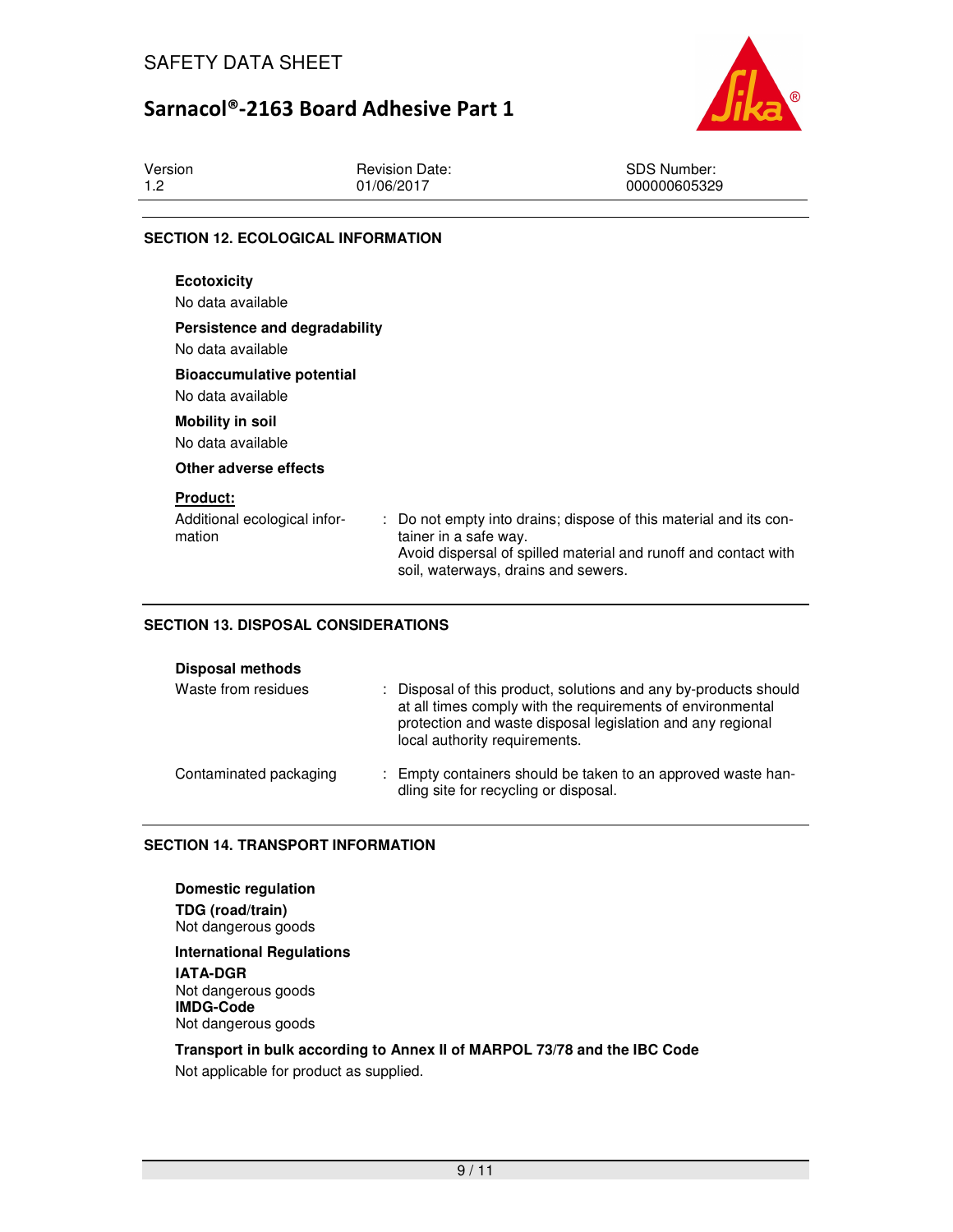

| Version |  |  |
|---------|--|--|
| 1.2     |  |  |

Revision Date: 01/06/2017

SDS Number: 000000605329

### **SECTION 15. REGULATORY INFORMATION**

#### **Canadian lists**

No substances are subject to a Significant New Activity Notification.

### **SECTION 16. OTHER INFORMATION**

| <b>Revision Date</b> | : 01/06/2017                   |
|----------------------|--------------------------------|
| Prepared by          | $: R \& D$ of Sika Canada Inc. |

#### Notice to Reader:

The information contained in this Material Safety Data Sheet applies only to the actual Sika Canada product identified and described herein. This information is not intended to address, nor does it address the use or application of the identified Sika product in combination with any other material, product or process. All of the information set forth herein is based on technical data regarding the identified product that Sika believes to be reliable as of the date hereof. Prior to each use of any Sika product, the user must always read and follow the warnings and instructions on the product's current Product Data Sheet, product label and Material Safety Data Sheet for each Sika product, which are available at web site and/or telephone number listed.

SIKA MAKES NO WARRANTIES EXPRESS OR IMPLIED AND ASSUMES NO LIABILITY ARISING FROM THIS INFORMATION OR ITS USE. SIKA SHALL NOT BE LIABLE UNDER ANY LEGAL THEORY FOR SPECIAL OR CONSEQUENTIAL DAMAGES AND SHALL NOT BE RESPONSIBLE FOR THE USE OF THIS PRODUCT IN A MANNER TO INFRINGE ON ANY PATENT OR ANY OTHER INTELLECTUAL PROPERTY RIGHTS HELD BY OTHERS.

All sales of Sika products are subject to its current terms and conditions of sale available at www.sika.ca or 514-697-2610.

### **Full text of other abbreviations**

| <b>ADR</b>       | Accord européen relatif au transport international des marchandises       |
|------------------|---------------------------------------------------------------------------|
| <b>CAS</b>       | Dangereuses par Route<br><b>Chemical Abstracts Service</b>                |
| <b>DNEL</b>      | Derived no-effect level                                                   |
| EC50             | Half maximal effective concentration                                      |
| <b>GHS</b>       | <b>Globally Harmonized System</b>                                         |
| <b>IATA</b>      | International Air Transport Association                                   |
| <b>IMDG</b>      | International Maritime Code for Dangerous Goods                           |
| LD <sub>50</sub> | Median lethal dosis (the amount of a material, given all at once, which   |
|                  | causes the death of 50% (one half) of a group of test animals)            |
| LC50             | Median lethal concentration (concentrations of the chemical in air that   |
|                  | kills 50% of the test animals during the observation period)              |
| <b>MARPOL</b>    | International Convention for the Prevention of Pollution from Ships, 1973 |
|                  | as modified by the Protocol of 1978                                       |
| <b>OEL</b>       | Occupational Exposure Limit                                               |
| <b>PBT</b>       | Persistent, bioaccumulative and toxic                                     |
| <b>PNEC</b>      | Predicted no effect concentration                                         |
| <b>REACH</b>     | Regulation (EC) No 1907/2006 of the European Parliament and of the        |
|                  | Council of 18 December 2006 concerning the Registration, Evaluation,      |
|                  | Authorisation and Restriction of Chemicals (REACH), establishing a        |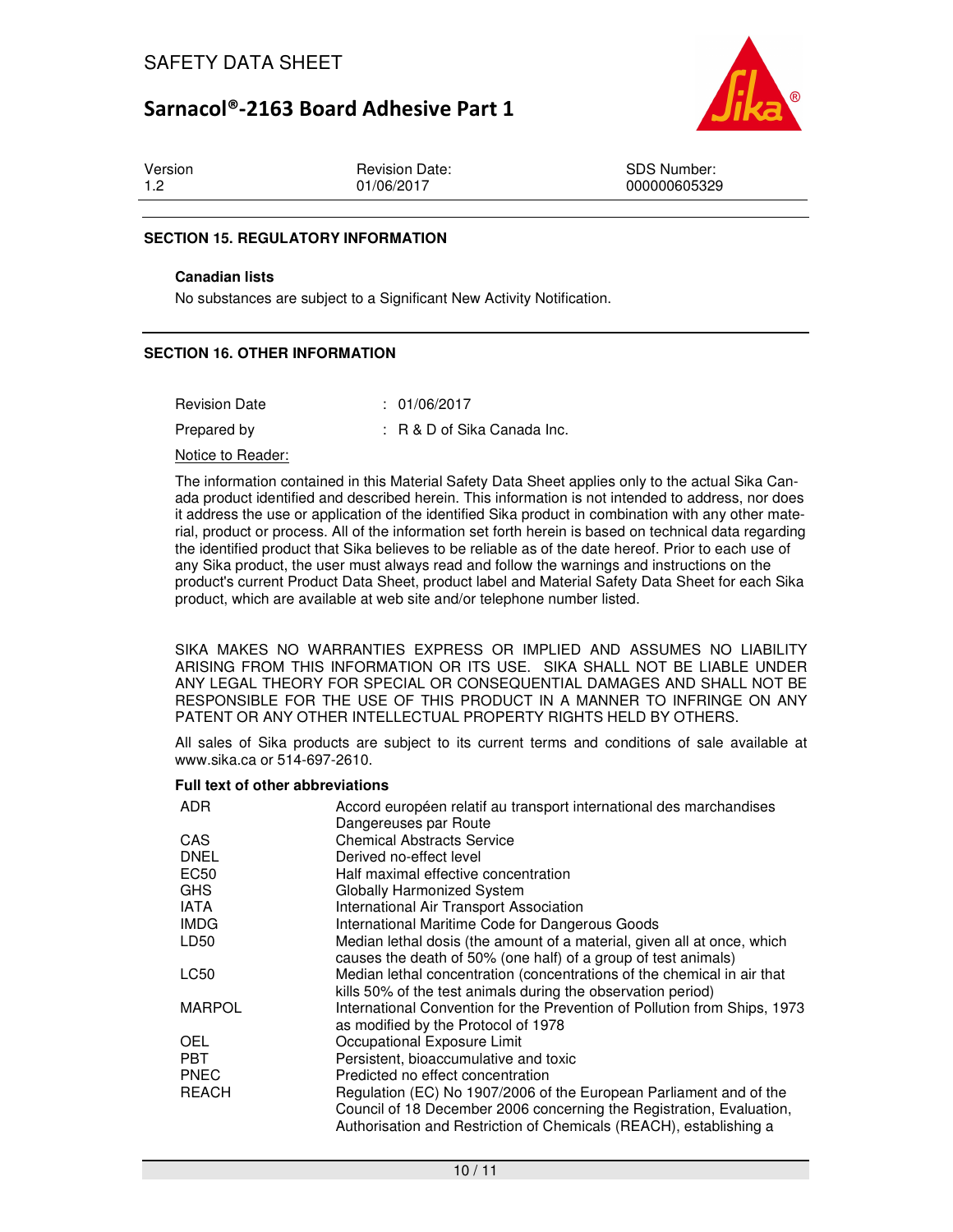

| Version             | <b>Revision Date:</b>                                                                                    | <b>SDS Number:</b> |
|---------------------|----------------------------------------------------------------------------------------------------------|--------------------|
| 1.2                 | 01/06/2017                                                                                               | 000000605329       |
| <b>SVHC</b><br>vPvB | European Chemicals Agency<br>Substances of Very High Concern<br>Very persistent and very bioaccumulative |                    |

CA / Z8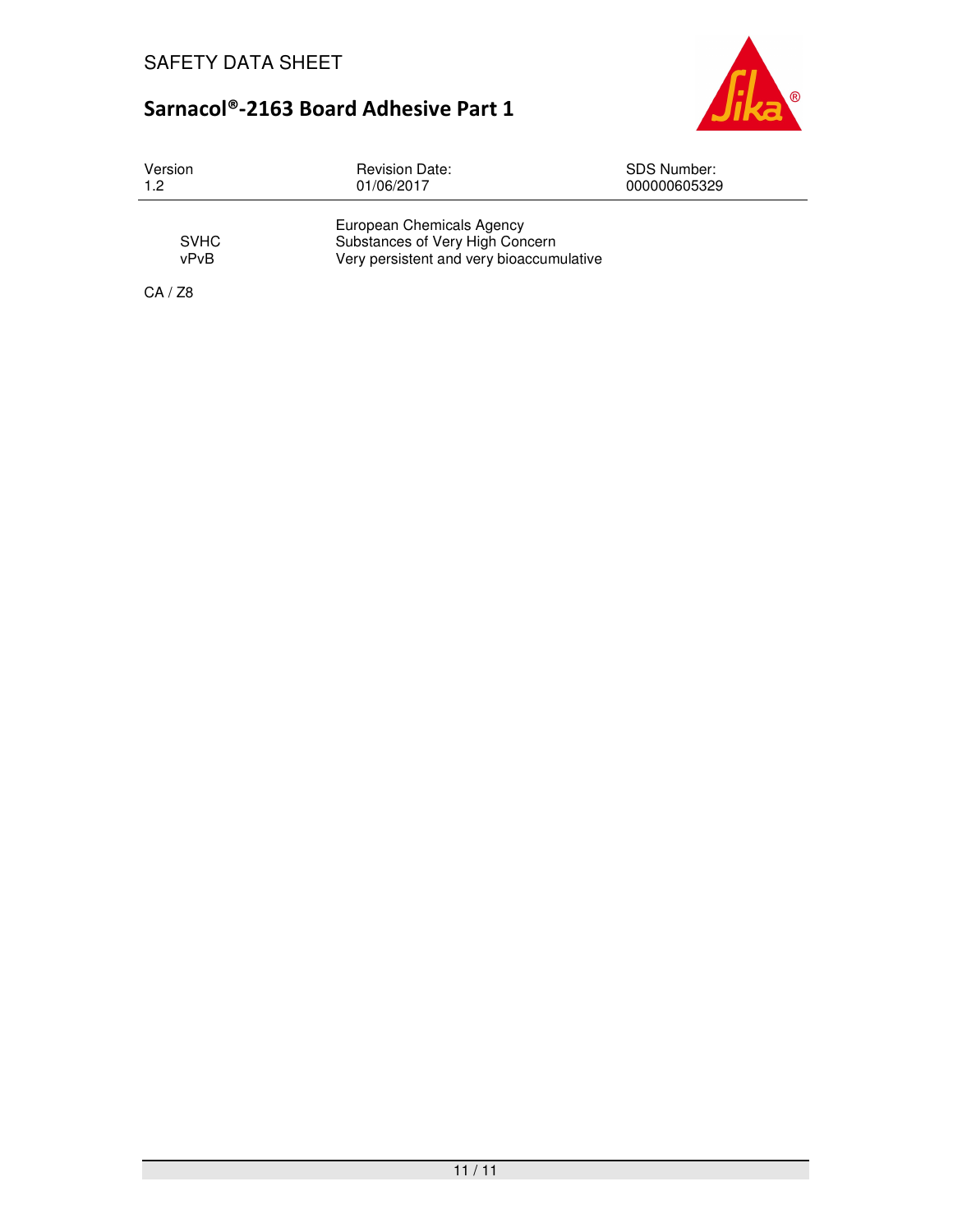

| Version<br>1.2                     | <b>Revision Date:</b><br>12/21/2016                                                          | <b>SDS Number:</b><br>000000605352                |
|------------------------------------|----------------------------------------------------------------------------------------------|---------------------------------------------------|
| <b>SECTION 1. IDENTIFICATION</b>   |                                                                                              |                                                   |
| Product name                       | A.                                                                                           | Sarnacol®-2163 Board Adhesive Part 2              |
| Manufacturer or supplier's details |                                                                                              |                                                   |
| Company name                       | Sika Canada Inc.<br>601, avenue Delmar<br>Pointe-Claire, QC H9R 4A9<br>Canada<br>www.sika.ca |                                                   |
| Telephone                          | (514) 697-2610 / 1 (800) 933-7452<br>$\mathbb{R}^n$                                          |                                                   |
| Telefax                            | (514) 694-2792                                                                               |                                                   |
| e-mail address                     | Health and Safety Services's : ehs@ca.sika.com                                               |                                                   |
| Emergency telephone                |                                                                                              | : CANUTEC (collect) $(613)$ 996-6666 $(24$ hours) |

**Recommended use of the chemical and restrictions on use** 

For further information, refer to product data sheet.

## **SECTION 2. HAZARDS IDENTIFICATION**

| <b>GHS Classification</b>                      |                                                                                                                                                                                                                                                                          |
|------------------------------------------------|--------------------------------------------------------------------------------------------------------------------------------------------------------------------------------------------------------------------------------------------------------------------------|
| Eye irritation                                 | : Category 2A                                                                                                                                                                                                                                                            |
| Skin sensitization                             | : Sub-category 1B                                                                                                                                                                                                                                                        |
| <b>GHS label elements</b><br>Hazard pictograms |                                                                                                                                                                                                                                                                          |
| Signal Word                                    | : Warning                                                                                                                                                                                                                                                                |
| <b>Hazard Statements</b>                       | H317 May cause an allergic skin reaction.<br>H319 Causes serious eye irritation.                                                                                                                                                                                         |
| <b>Precautionary Statements</b>                | : Prevention:<br>P261 Avoid breathing dust/ fume/gas/ mist/ vapors/ spray.<br>P264 Wash skin thoroughly after handling.<br>P272 Contaminated work clothing must not be allowed out of<br>the workplace.<br>P280 Wear protective gloves/ eye protection/ face protection. |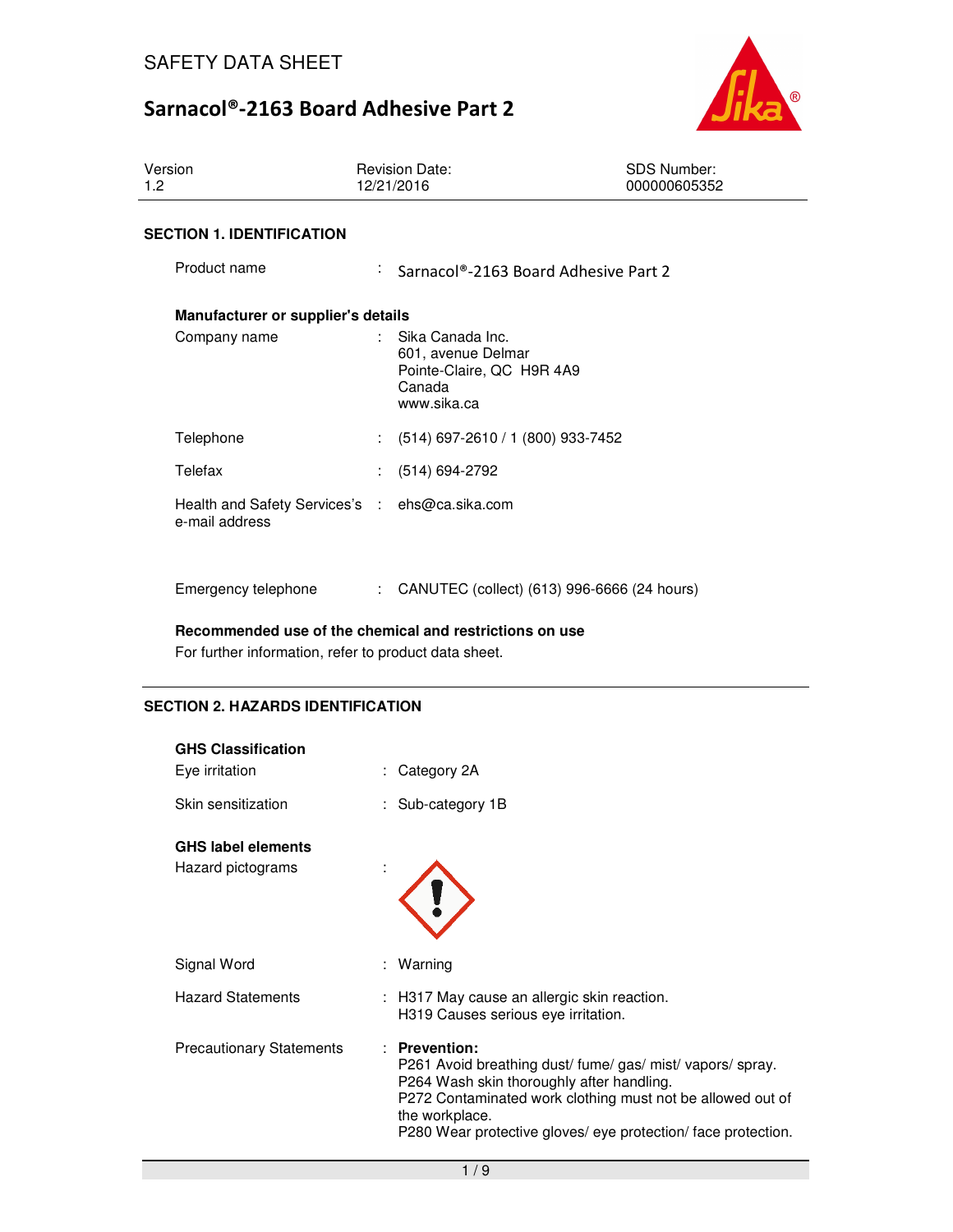

| Version<br>1.2               | <b>Revision Date:</b><br>12/21/2016                                                                 | <b>SDS Number:</b><br>000000605352                                                                                                                                                                                                                                                                                                                                                                                                                               |
|------------------------------|-----------------------------------------------------------------------------------------------------|------------------------------------------------------------------------------------------------------------------------------------------------------------------------------------------------------------------------------------------------------------------------------------------------------------------------------------------------------------------------------------------------------------------------------------------------------------------|
|                              | Response:<br>to do. Continue rinsing.<br>attention.<br>tion.<br>reuse.<br>Disposal:<br>posal plant. | P302 + P352 IF ON SKIN: Wash with plenty of water.<br>P305 + P351 + P338 IF IN EYES: Rinse cautiously with water<br>for several minutes. Remove contact lenses, if present and easy<br>P333 + P313 If skin irritation or rash occurs: Get medical advice<br>P337 + P313 If eye irritation persists: Get medical advice/ atten-<br>P362 + P364 Take off contaminated clothing and wash it before<br>P501 Dispose of contents/ container to an approved waste dis- |
| Other hazards<br>None known. |                                                                                                     |                                                                                                                                                                                                                                                                                                                                                                                                                                                                  |

## **Supplemental information**

If product is in liquid or paste form, physical or health hazards listed related to dust are not considered significant. However, product may contain substances that could be potential hazards if caused to become airborne due to grinding, sanding or other abrasive processes.

## **SECTION 3. COMPOSITION/INFORMATION ON INGREDIENTS**

#### **Hazardous ingredients**

| Chemical name                                 | CAS-No.         | Concentration (% w/w) |
|-----------------------------------------------|-----------------|-----------------------|
| IN-(3-(trimethoxysilyl)propyl)ethylenediamine | $24-3$<br>760-. | >=                    |

## **SECTION 4. FIRST AID MEASURES**

| General advice          | : Move out of dangerous area.<br>Consult a physician.<br>Show this material safety data sheet to the doctor in attend-<br>ance.                                      |
|-------------------------|----------------------------------------------------------------------------------------------------------------------------------------------------------------------|
| If inhaled              | $\therefore$ Move to fresh air.<br>Consult a physician after significant exposure.                                                                                   |
| In case of skin contact | : Take off contaminated clothing and shoes immediately.<br>Wash off with soap and plenty of water.<br>If symptoms persist, call a physician.                         |
| In case of eye contact  | : Immediately flush eye(s) with plenty of water.<br>Remove contact lenses.<br>Keep eye wide open while rinsing.<br>If eye irritation persists, consult a specialist. |
| If swallowed            | : Clean mouth with water and drink afterwards plenty of water.<br>Do not induce vomiting without medical advice.<br>Do not give milk or alcoholic beverages.         |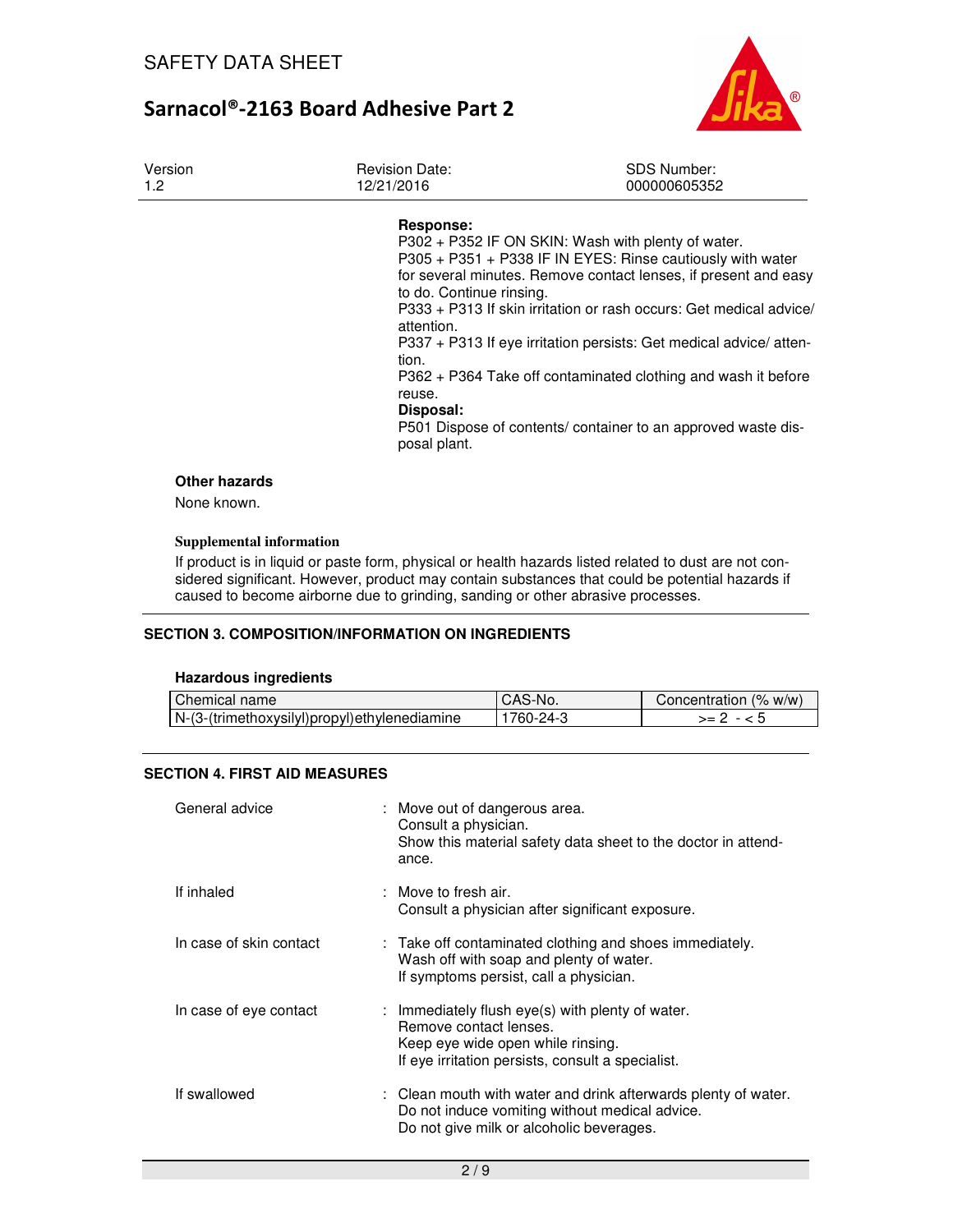

| Version<br>1.2                                                    | <b>Revision Date:</b><br>12/21/2016                                                                                                                                                                                                                    | <b>SDS Number:</b><br>000000605352 |
|-------------------------------------------------------------------|--------------------------------------------------------------------------------------------------------------------------------------------------------------------------------------------------------------------------------------------------------|------------------------------------|
|                                                                   | Never give anything by mouth to an unconscious person.<br>Obtain medical attention.                                                                                                                                                                    |                                    |
| Most important symptoms<br>and effects, both acute and<br>delayed | : irritant effects<br>sensitizing effects<br>Allergic reactions<br>Excessive lachrymation<br>See Section 11 for more detailed information on health effects<br>and symptoms.<br>May cause an allergic skin reaction.<br>Causes serious eye irritation. |                                    |
| Notes to physician                                                | : Treat symptomatically.                                                                                                                                                                                                                               |                                    |

## **SECTION 5. FIRE-FIGHTING MEASURES**

| Suitable extinguishing media                      | : Use extinguishing measures that are appropriate to local cir-<br>cumstances and the surrounding environment.                                                                                                                  |
|---------------------------------------------------|---------------------------------------------------------------------------------------------------------------------------------------------------------------------------------------------------------------------------------|
| Further information                               | : Collect contaminated fire extinguishing water separately. This<br>must not be discharged into drains.<br>Fire residues and contaminated fire extinguishing water must<br>be disposed of in accordance with local regulations. |
| Special protective equipment<br>for fire-fighters | : In the event of fire, wear self-contained breathing apparatus.                                                                                                                                                                |

## **SECTION 6. ACCIDENTAL RELEASE MEASURES**

| Personal precautions, protec-<br>tive equipment and emer-<br>gency procedures | : Use personal protective equipment.<br>Deny access to unprotected persons.                                                                                      |
|-------------------------------------------------------------------------------|------------------------------------------------------------------------------------------------------------------------------------------------------------------|
| Environmental precautions                                                     | : Do not flush into surface water or sanitary sewer system.<br>Local authorities should be advised if significant spillages<br>cannot be contained.              |
| Methods and materials for<br>containment and cleaning up                      | : Soak up with inert absorbent material (e.g. sand, silica gel,<br>acid binder, universal binder, sawdust).<br>Keep in suitable, closed containers for disposal. |

## **SECTION 7. HANDLING AND STORAGE**

| Advice on protection against<br>fire and explosion | : Normal measures for preventive fire protection.                                                                                                                                                              |
|----------------------------------------------------|----------------------------------------------------------------------------------------------------------------------------------------------------------------------------------------------------------------|
| Advice on safe handling                            | : Do not breathe vapors or spray mist.<br>Avoid exceeding the given occupational exposure limits (see<br>section 8).<br>Do not get in eyes, on skin, or on clothing.<br>For personal protection see section 8. |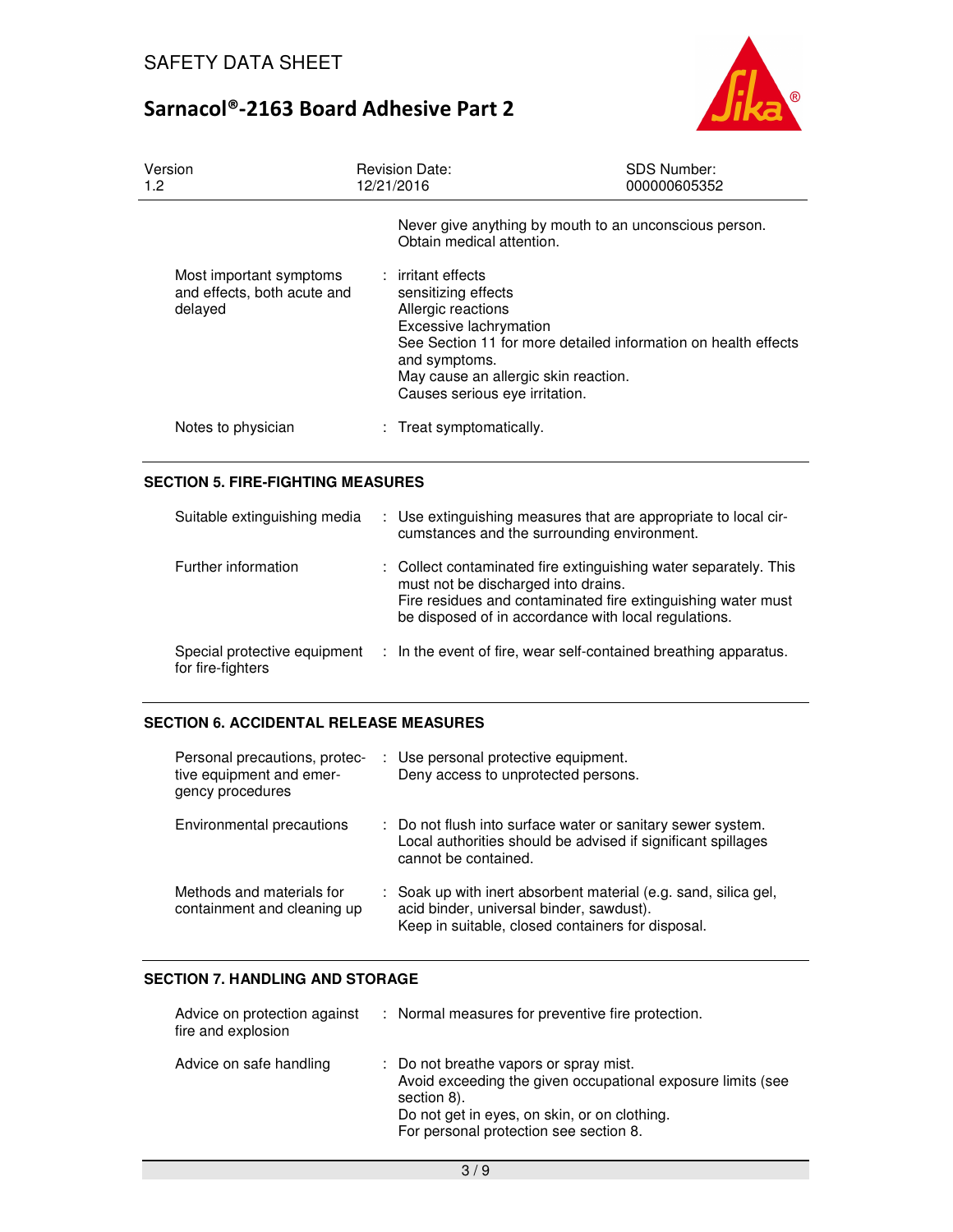

| Version<br>1.2 <sub>2</sub> | <b>Revision Date:</b><br>12/21/2016                                                                                                                                                                                                                                                                                                                                   | <b>SDS Number:</b><br>000000605352 |
|-----------------------------|-----------------------------------------------------------------------------------------------------------------------------------------------------------------------------------------------------------------------------------------------------------------------------------------------------------------------------------------------------------------------|------------------------------------|
|                             | Persons with a history of skin sensitization problems or asth-<br>ma, allergies, chronic or recurrent respiratory disease should<br>not be employed in any process in which this mixture is being<br>used.<br>Smoking, eating and drinking should be prohibited in the ap-<br>plication area.<br>Follow standard hygiene measures when handling chemical<br>products. |                                    |
| Conditions for safe storage | : Keep container tightly closed in a dry and well-ventilated<br>place.<br>Containers which are opened must be carefully resealed and<br>kept upright to prevent leakage.<br>Store in accordance with local regulations.                                                                                                                                               |                                    |

### **SECTION 8. EXPOSURE CONTROLS/PERSONAL PROTECTION**

## **Ingredients with workplace control parameters**

Contains no substances with occupational exposure limit values.

| <b>Engineering measures</b>   | : Use of adequate ventilation should be sufficient to control<br>worker exposure to airborne contaminants. If the use of this<br>product generates dust, fumes, gas, vapor or mist, use pro-<br>cess enclosures, local exhaust ventilation or other engineer-<br>ing controls to keep worker exposure below any recommend-<br>ed or statutory limits. |
|-------------------------------|-------------------------------------------------------------------------------------------------------------------------------------------------------------------------------------------------------------------------------------------------------------------------------------------------------------------------------------------------------|
| Personal protective equipment |                                                                                                                                                                                                                                                                                                                                                       |
| Respiratory protection        | Use a properly fitted NIOSH approved air-purifying or air-fed<br>respirator complying with an approved standard if a risk as-<br>sessment indicates this is necessary.                                                                                                                                                                                |
|                               | The filter class for the respirator must be suitable for the max-<br>imum expected contaminant concentration<br>(gas/vapor/aerosol/particulates) that may arise when han-<br>dling the product. If this concentration is exceeded, self-<br>contained breathing apparatus must be used.                                                               |
| Hand protection               |                                                                                                                                                                                                                                                                                                                                                       |
| Remarks                       | : Chemical-resistant, impervious gloves complying with an<br>approved standard should be worn at all times when handling<br>chemical products if a risk assessment indicates this is nec-<br>essary.                                                                                                                                                  |
| Eye protection                | : Safety eyewear complying with an approved standard should<br>be used when a risk assessment indicates this is necessary.                                                                                                                                                                                                                            |
| Skin and body protection      | : Choose body protection in relation to its type, to the concen-<br>tration and amount of dangerous substances, and to the spe-<br>cific work-place.                                                                                                                                                                                                  |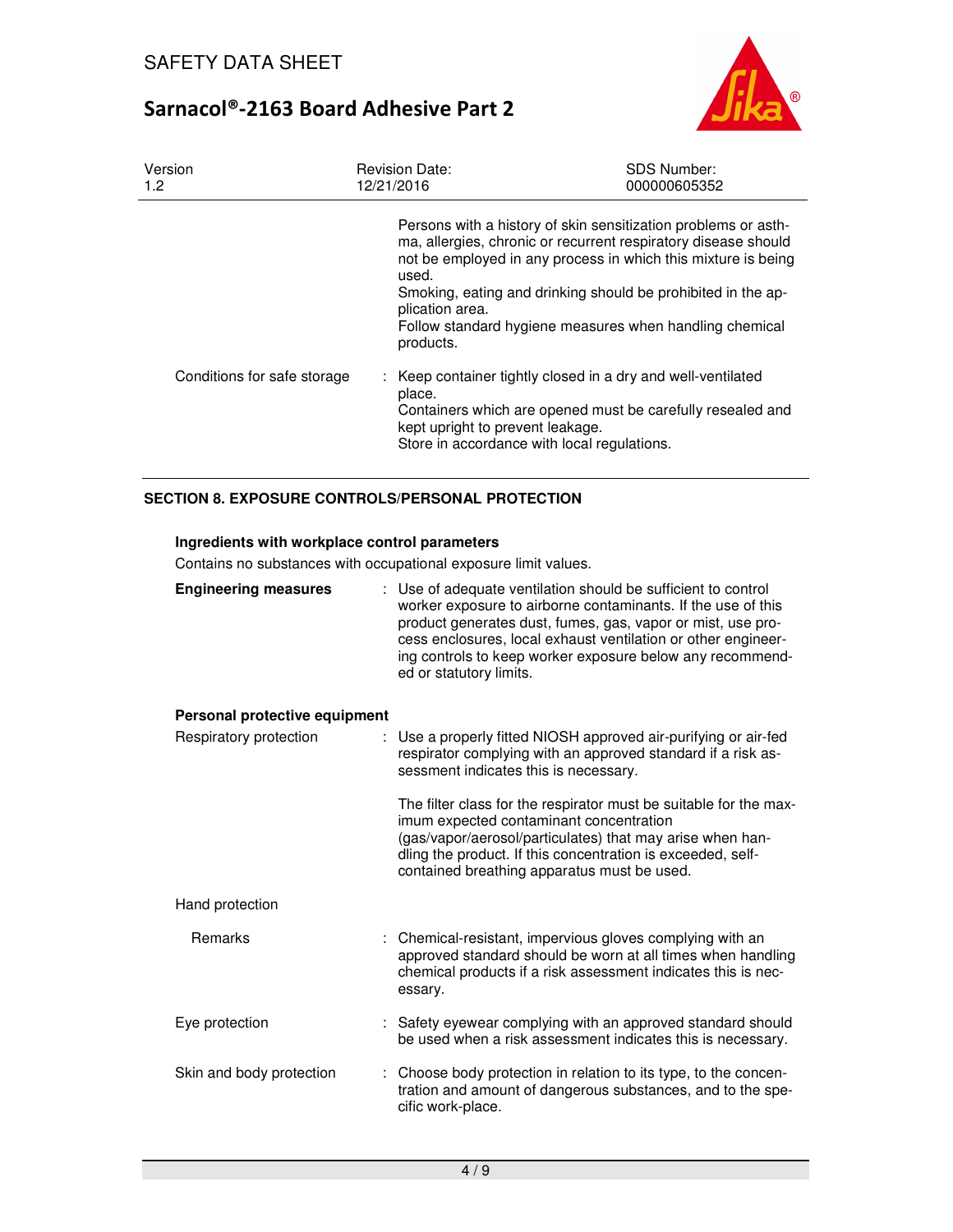

| Version          | <b>Revision Date:</b>                                                                                                             | <b>SDS Number:</b>                                                                                               |
|------------------|-----------------------------------------------------------------------------------------------------------------------------------|------------------------------------------------------------------------------------------------------------------|
| 1.2              | 12/21/2016                                                                                                                        | 000000605352                                                                                                     |
| Hygiene measures | : Avoid contact with skin, eyes and clothing.<br>the product.<br>before entering eating areas.<br>Wash thoroughly after handling. | Wash hands before breaks and immediately after handling<br>Remove contaminated clothing and protective equipment |

## **SECTION 9. PHYSICAL AND CHEMICAL PROPERTIES**

| Appearance                                 |    | liquid                                  |
|--------------------------------------------|----|-----------------------------------------|
| Color                                      |    | colorless                               |
| Odor                                       |    | : very faint                            |
| Odor Threshold                             |    | No data available                       |
| рH                                         | ÷  | 9 - 10, $(23 °C (73 °F))$               |
| Melting point/range / Freezing<br>point    | ÷. | No data available                       |
| Boiling point/boiling range                |    | : No data available                     |
| Flash point                                |    | > 350 °C (662 °F)<br>Method: closed cup |
| Evaporation rate                           | ÷  | No data available                       |
| Flammability (solid, gas)                  |    | : No data available                     |
| Upper explosion limit                      | ÷. | 6.7 %(V)                                |
| Lower explosion limit                      | t. | $0.9 \%$ (V)                            |
| Vapor pressure                             | ÷  | $\left( \right)$                        |
|                                            |    | $0.01$ hpa $(0.01$ mmHg)                |
| Relative vapor density                     | ÷  | No data available                       |
| Density                                    |    | : ca. 0.98 g/cm3 (20 °C (68 °F) ())     |
| Solubility(ies)<br>Water solubility        |    | : insoluble                             |
| Partition coefficient: n-<br>octanol/water |    | No data available                       |
| Autoignition temperature                   |    | No data available                       |
| Decomposition temperature                  | t. | No data available                       |
|                                            |    |                                         |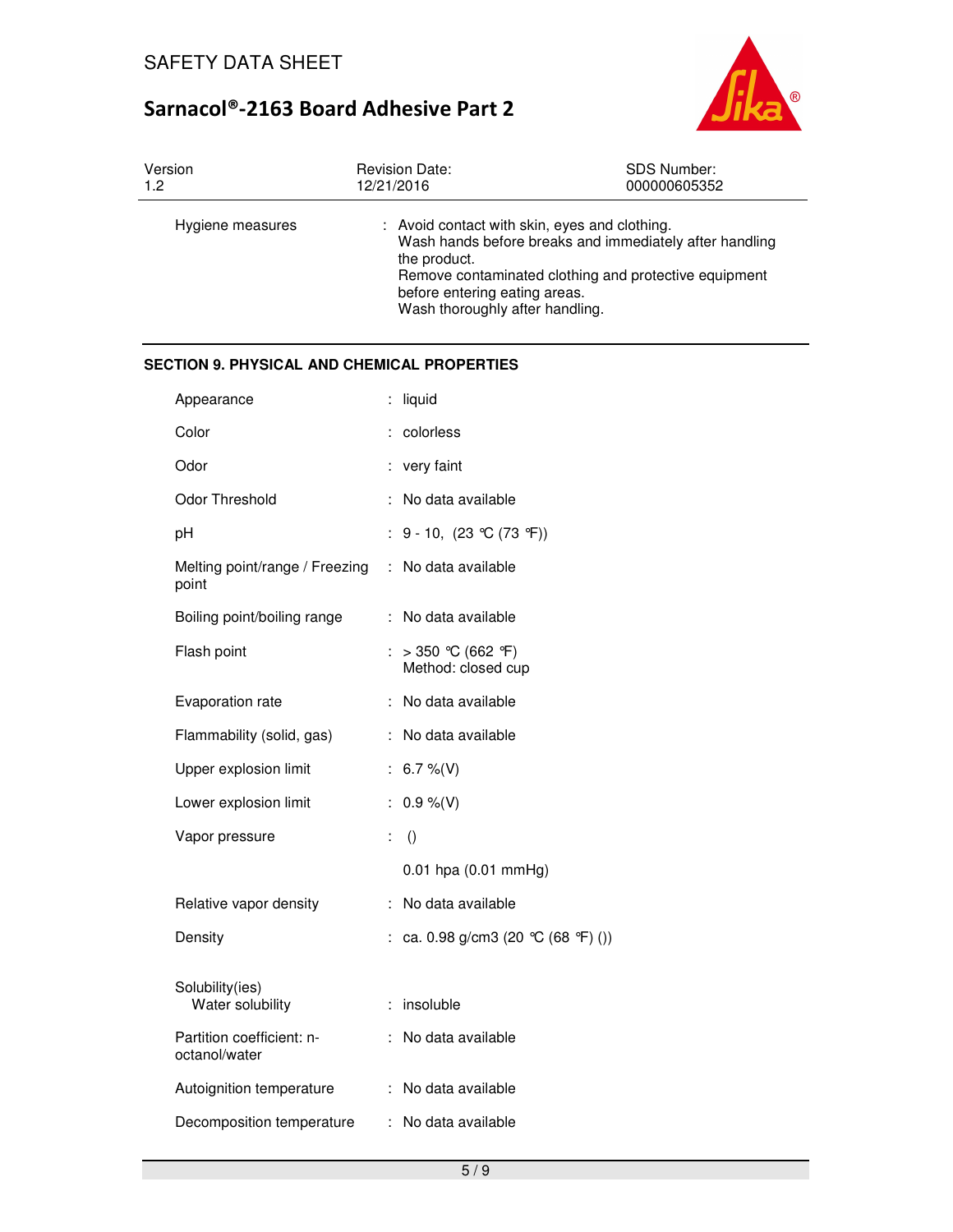

| Version<br>1.2                  | <b>Revision Date:</b><br>12/21/2016 | SDS Number:<br>000000605352 |  |
|---------------------------------|-------------------------------------|-----------------------------|--|
| Viscosity<br>Viscosity, dynamic | : No data available                 |                             |  |
| Viscosity, kinematic            | : > 20.5 mm2/s (40 °C)              |                             |  |
| Explosive properties            | : No data available                 |                             |  |
| Molecular weight                | : No data available                 |                             |  |

### **SECTION 10. STABILITY AND REACTIVITY**

| Reactivity                                          |  | : No dangerous reaction known under conditions of normal use. |
|-----------------------------------------------------|--|---------------------------------------------------------------|
| Chemical stability                                  |  | : The product is chemically stable.                           |
| Possibility of hazardous reac-<br>tions             |  | : Stable under recommended storage conditions.                |
| Conditions to avoid                                 |  | : No data available                                           |
| Incompatible materials                              |  | : No data available                                           |
| No decomposition if stored and applied as directed. |  |                                                               |

## **SECTION 11. TOXICOLOGICAL INFORMATION**

#### **Acute toxicity**

Not classified based on available information.

#### **Product:**

Acute oral toxicity : Acute toxicity estimate: > 5,000 mg/kg Method: Calculation method

### **Ingredients:**

**N-(3-(trimethoxysilyl)propyl)ethylenediamine:**   $\therefore$  LD50 Oral (Rat): 2,995 mg/kg

### **Skin corrosion/irritation**

Not classified based on available information.

### **Serious eye damage/eye irritation**

Causes serious eye irritation.

### **Respiratory or skin sensitization**

Skin sensitization: May cause an allergic skin reaction. Respiratory sensitization: Not classified based on available information.

### **Germ cell mutagenicity**

Not classified based on available information.

### **Carcinogenicity**

Not classified based on available information.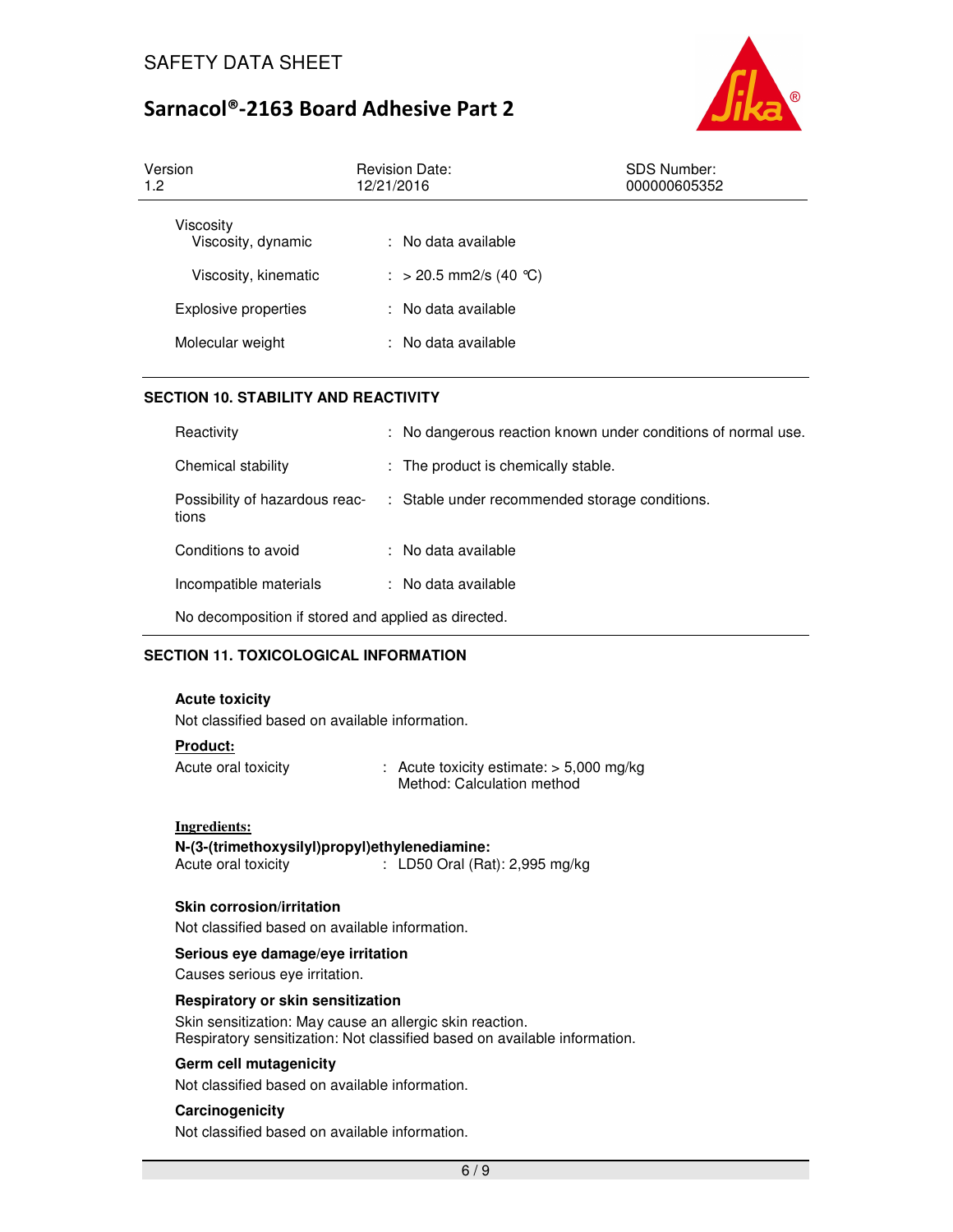

| Version<br>1.2 |                                                                                                                                   | <b>Revision Date:</b><br>12/21/2016                               | <b>SDS Number:</b><br>000000605352                                                                                                 |  |  |
|----------------|-----------------------------------------------------------------------------------------------------------------------------------|-------------------------------------------------------------------|------------------------------------------------------------------------------------------------------------------------------------|--|--|
|                | <b>IARC</b>                                                                                                                       | Not applicable                                                    |                                                                                                                                    |  |  |
|                | <b>NTP</b>                                                                                                                        | Not applicable                                                    |                                                                                                                                    |  |  |
|                | <b>Reproductive toxicity</b><br>Not classified based on available information.<br><b>STOT-single exposure</b>                     |                                                                   |                                                                                                                                    |  |  |
|                | Not classified based on available information.<br><b>STOT-repeated exposure</b><br>Not classified based on available information. |                                                                   |                                                                                                                                    |  |  |
|                | <b>Aspiration toxicity</b><br>Not classified based on available information.                                                      |                                                                   |                                                                                                                                    |  |  |
|                | <b>SECTION 12. ECOLOGICAL INFORMATION</b>                                                                                         |                                                                   |                                                                                                                                    |  |  |
|                | <b>Ecotoxicity</b><br>No data available<br>Persistence and degradability                                                          |                                                                   |                                                                                                                                    |  |  |
|                | No data available<br><b>Bioaccumulative potential</b><br>No data available                                                        |                                                                   |                                                                                                                                    |  |  |
|                | <b>Mobility in soil</b><br>No data available                                                                                      |                                                                   |                                                                                                                                    |  |  |
|                | Other adverse effects                                                                                                             |                                                                   |                                                                                                                                    |  |  |
|                | Product:<br>Additional ecological infor-<br>mation                                                                                | ÷<br>tainer in a safe way.<br>soil, waterways, drains and sewers. | Do not empty into drains; dispose of this material and its con-<br>Avoid dispersal of spilled material and runoff and contact with |  |  |

## **SECTION 13. DISPOSAL CONSIDERATIONS**

| <b>Disposal methods</b> |                                                                                                                                                                                                                               |
|-------------------------|-------------------------------------------------------------------------------------------------------------------------------------------------------------------------------------------------------------------------------|
| Waste from residues     | : Disposal of this product, solutions and any by-products should<br>at all times comply with the requirements of environmental<br>protection and waste disposal legislation and any regional<br>local authority requirements. |
| Contaminated packaging  | : Empty containers should be taken to an approved waste han-<br>dling site for recycling or disposal.                                                                                                                         |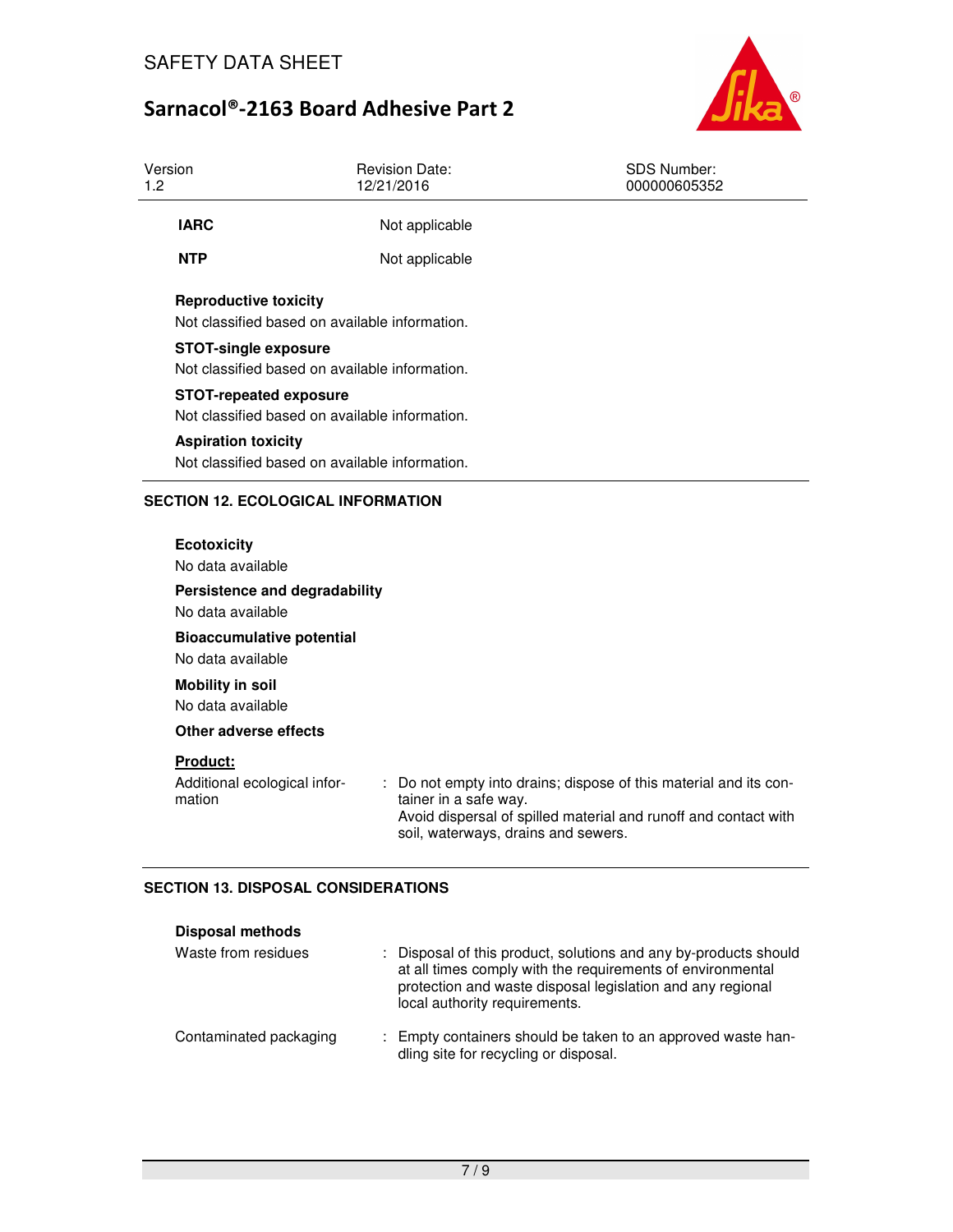

| Version | <b>Revision Date:</b> | SDS Number:  |
|---------|-----------------------|--------------|
| -1.2    | 12/21/2016            | 000000605352 |

### **SECTION 14. TRANSPORT INFORMATION**

**Domestic regulation TDG (road/train)** Not dangerous goods

**International Regulations IATA-DGR** Not dangerous goods **IMDG-Code** Not dangerous goods

**Transport in bulk according to Annex II of MARPOL 73/78 and the IBC Code**  Not applicable for product as supplied.

### **SECTION 15. REGULATORY INFORMATION**

### **Canadian lists**

No substances are subject to a Significant New Activity Notification.

### **SECTION 16. OTHER INFORMATION**

Revision Date : 12/21/2016 Prepared by : R & D of Sika Canada Inc.

Notice to Reader:

The information contained in this Material Safety Data Sheet applies only to the actual Sika Canada product identified and described herein. This information is not intended to address, nor does it address the use or application of the identified Sika product in combination with any other material, product or process. All of the information set forth herein is based on technical data regarding the identified product that Sika believes to be reliable as of the date hereof. Prior to each use of any Sika product, the user must always read and follow the warnings and instructions on the product's current Product Data Sheet, product label and Material Safety Data Sheet for each Sika product, which are available at web site and/or telephone number listed.

SIKA MAKES NO WARRANTIES EXPRESS OR IMPLIED AND ASSUMES NO LIABILITY ARISING FROM THIS INFORMATION OR ITS USE. SIKA SHALL NOT BE LIABLE UNDER ANY LEGAL THEORY FOR SPECIAL OR CONSEQUENTIAL DAMAGES AND SHALL NOT BE RESPONSIBLE FOR THE USE OF THIS PRODUCT IN A MANNER TO INFRINGE ON ANY PATENT OR ANY OTHER INTELLECTUAL PROPERTY RIGHTS HELD BY OTHERS.

All sales of Sika products are subject to its current terms and conditions of sale available at www.sika.ca or 514-697-2610.

### **Full text of other abbreviations**

| ADR  | Accord européen relatif au transport international des marchandises |
|------|---------------------------------------------------------------------|
|      | Dangereuses par Route                                               |
| CAS  | <b>Chemical Abstracts Service</b>                                   |
| DNEL | Derived no-effect level                                             |
| EC50 | Half maximal effective concentration                                |